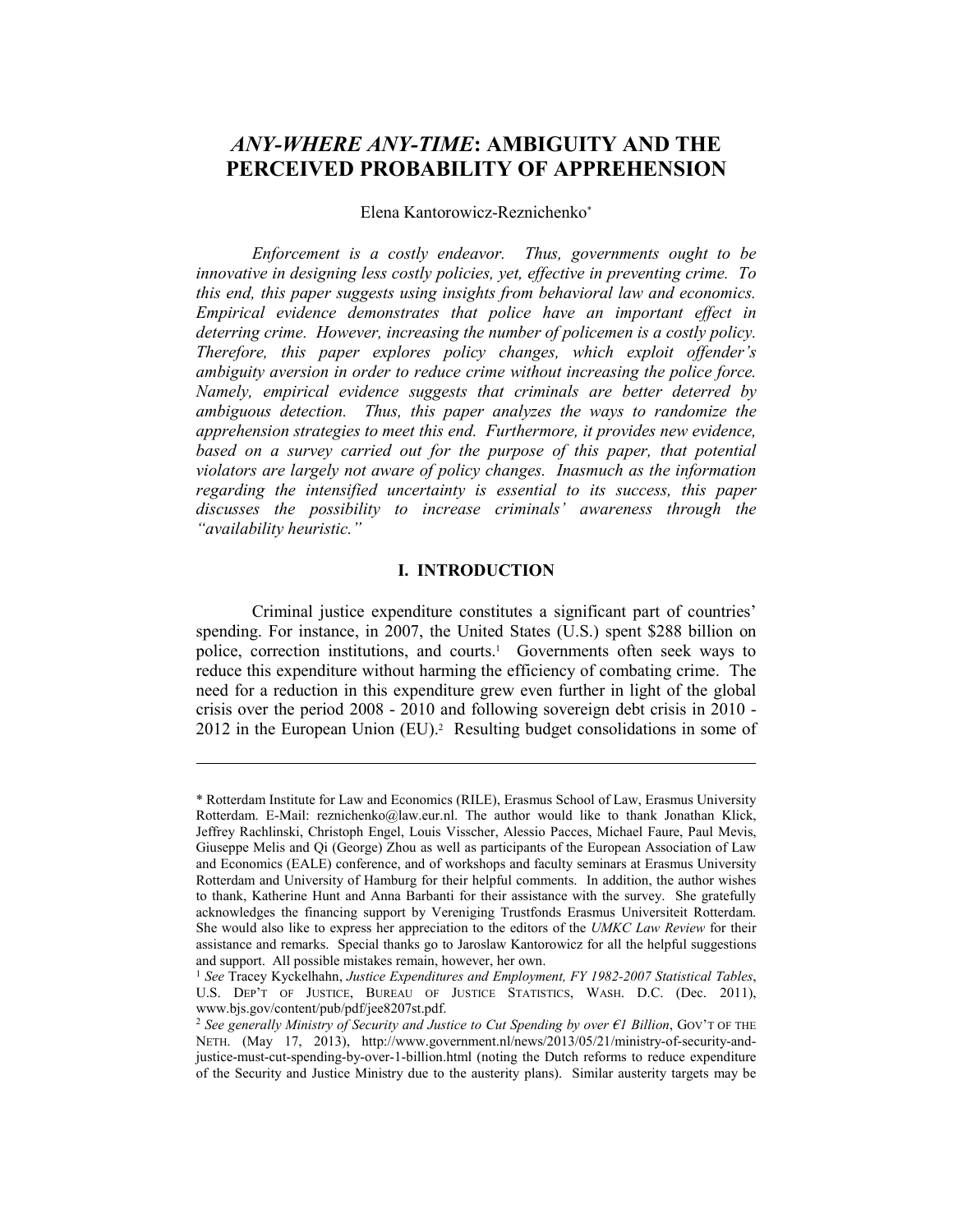the EU countries led to significant cuts in expenditure on enforcement, i.e. police and prison expenditure.3 For instance, in the United Kingdom (UK) the budget of public order and safety, in relative terms, was reduced significantly by the austerity measures in recent years.4 Similarly, the police authorities in Finland face budget reductions in the upcoming period.<sup>5</sup> Despite the necessity of budget cuts, their implementation in the enforcement of law ought to be cautious. To be precise, governments might be myopic regarding the elements of the enforcement system, which might continue functioning with reduced budgets. Therefore, empirical findings concerning the importance of different crime control measures should be taken into account when deciding on austerity plans.

The law and economics approach to enforcement asserts that crime control can be achieved through deterrence.<sup>6</sup> Empirical evidence largely supports the concept of deterrence and discusses the effectiveness of severity and certainty of punishment.7 According to those studies, the deterrence effect mostly attributed to the probability<sup>8</sup> of punishment, rather than to its severity.<sup>9</sup> Furthermore, a number of studies demonstrated a significant deterrence effect due to police force presence.10

Taking into consideration the significant costs of police services, $11$  policy implications of the abovementioned evidence are a challenging task. Implementing constant police surveillance would be a burden on the country's budget, especially in light of the recent EU debt crisis. Furthermore, this kind of

found in other European countries. In England and Wales the prison service budget cuts led to a proposal to halve the penalty for criminals who plead guilty in the earliest stage. *See* Dominic Casciani, *National Audit Office Warns over Prisons Savings*, BBC NEWS (Sep. 18, 2012), http://www.bbc.co.uk/news/uk-politics-19630614. In Finland, the austerity needs led to planed budges cuts in police expenditure. Interview with Esa Käyhkö, Ministerial Adviser, Ministry of the Interior, Police Department, Helsinki, Finland. (June 7, 2012).

<sup>3</sup> *See* Casciani, *supra* note 2. 4 *General Government Expenditure by Function* (COFOG), EUROSTAT (Mar. 13, 2015) http://appsso.eurostat.ec.europa.eu/nui/show.do?dataset=gov\_a\_exp&lang=en.

*<sup>5</sup> Interview with Esa Käyhkö*, *supra* note 2*.* 

<sup>6</sup> *See generally* Gary S. Becker, *Crime and Punishment: An Economic Approach*, 76 J. POLIT.

<sup>&</sup>lt;sup>7</sup> *See* DIETER DÖLLING, ET AL., META-ANALYSIS OF EMPIRICAL STUDIES ON DETERRENCE IN PUNITIVITY INTERNATIONAL DEVELOPMENTS 362 (Helmut Kury & Evelyn Shea eds., 2011).

<sup>&</sup>lt;sup>8</sup> "Probability" and "certainty" are used interchangeably in this paper.<br><sup>9</sup> See DÖLLING ET AL., *supra* note 7, at 362.<br><sup>10</sup> See generally Jonathan Klick & Alexander Tabarrok, *Using Terror Alert Levels to Estimate the Effect of Police on Crime*, 48 J.L. & ECON. 267 (2005) [hereinafter *Terror Alert Levels*]; Jonathan Klick & Alexander Tabarrok, *Police, Prisons, and Punishment: the Empirical Evidence on Crime Deterrence*, HANDBOOK ON THE ECONOMICS OF CRIME 127-143 (Bruce L. Benson & Paul R. Zimmerman eds., 2012); Rafael Di Tella & Ernesto Schargrodsky, *Do Police Reduce Crime? Estimates Using the Allocation of Police Forces After a Terrorist Attack*, 94 AM. ECON. REV. 115 (2004); Mirko Draca, Stephen Machin, & Robert Witt, *Panic on the Streets of London: Police, Crime and the July 2005 Terror Attacks*, 101 AM. ECON. REV. 2157 (2011).<br><sup>11</sup> *See generally Terror Alert Levels*, *supra* note 10, at 267 (stating that the US expenditure on

police is over \$65 billion per year, an amount that is more than one third of the expenditure on education).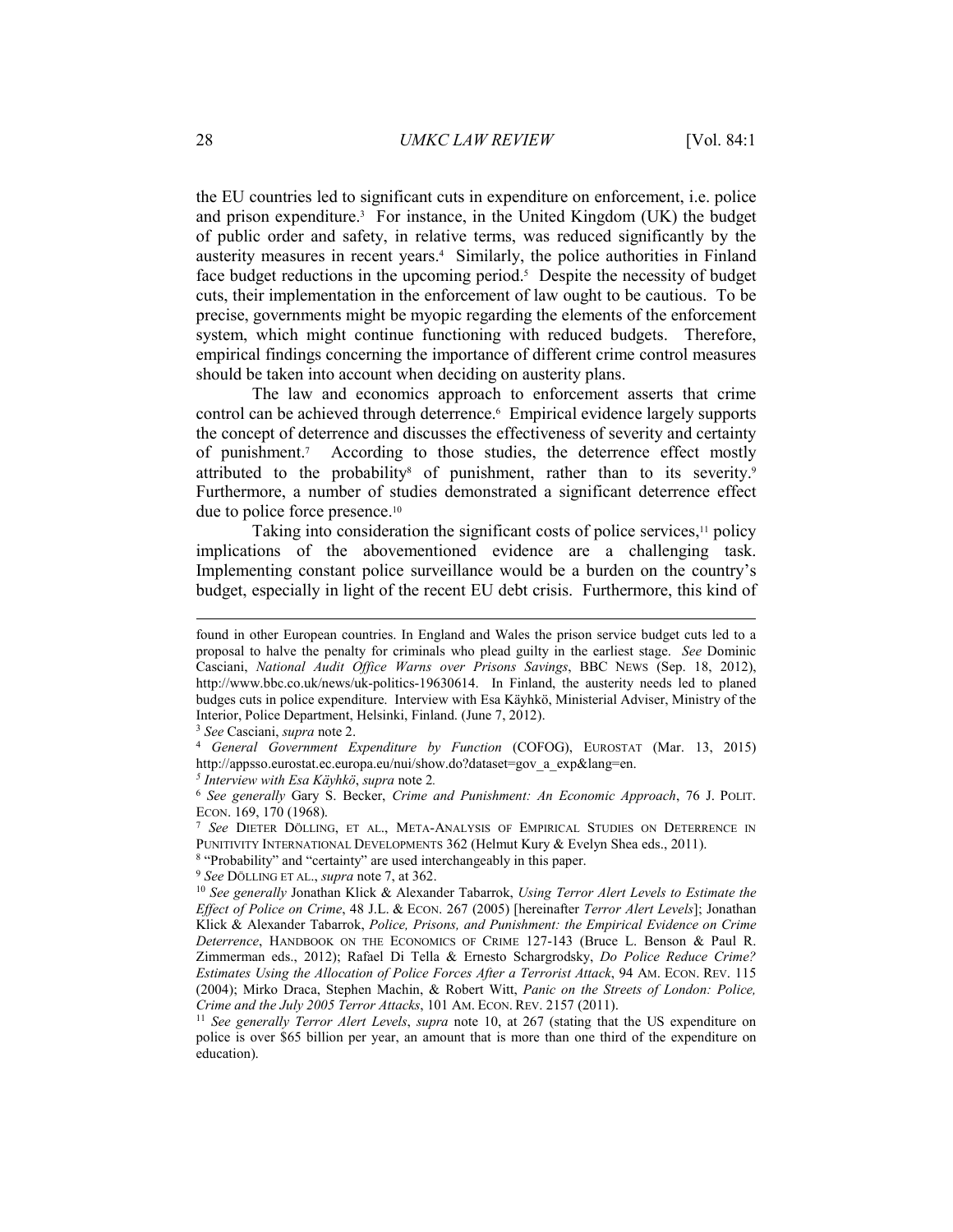policy possibly will have high social costs. Namely, the law-abiding citizens might sense discomfort from having constant police presence. On the other hand, increasing police force only to a limited extent might lead to a displacement effect. In light of the current circumstances there is therefore a need to design an enforcement mechanism, which remains effective without a significant increase in the enforcement costs.

This paper adopts the behavioral approach to law and economics (behavioral approach) in order to design a cost-effective apprehension system. The behavioral approach mainly discusses the cognitive biases, which people in general, and agents in the legal system in particular, are subject to in order to explain behavior.12 This paper takes one step forward and explores the ways to "utilize" those biases in order to improve criminal justice policy. Although some scholars offer policy changes based on cognitive biases in other areas,<sup>13</sup> this approach is rarely pursued in the criminal justice policy context.14

Based on insights from the behavioral law and economics, this paper discusses detailed policy changes, which enhance the deterrence effect without significantly increasing the given resources. In addition, it includes in-depth analysis of possible challenges of this policy and offers solutions. The suggested policy consists of two steps.

The first step is to introduce ambiguity into the probability of detection. This proposition is based on empirical evidence suggesting that people are averse to ambiguity, thus, in some circumstances they are deterred better by random probability of detection.15 One way to achieve this is, for example, by introducing random patrol projects. To be precise, the police department ought to send police force patrols to problematic and "normal" areas on random dates. Inasmuch as those patrols are random, criminals would not be able to calculate the probability of detection. Namely, if without these random patrols the criminal has the possibility to know his risk of being detected, the new enforcement system would make it impossible to anticipate the chances of being caught. For instance, prior to this policy the criminal believes he has 20% chance

<sup>12</sup> *See generally* Cass R. Sunstein, *The Future of Law and Economics: Looking Forward: Behavioral Analysis of Law*, 64 U. CHI. L. REV. 1175 (1997); Richard H. McAdams & Thomas S. Ulen, *Behavioral Criminal Law and Economics* (Univ. of Chicago Law School, John M. Olin Law and Economics, Working Paper No. 440 (2d Series), 2008).

<sup>&</sup>lt;sup>13</sup> *See* RICHARD H. THALER & CASS R. SUNSTEIN, NUDGE: IMPROVING DECISIONS ABOUT HEALTH, WEALTH, AND HAPPINESS 19-22 (2008).

<sup>&</sup>lt;sup>14</sup> See Christine Jolls, Cass R. Sunstein, & Richard Thaler, *A Behavioral Approach to Law and Economics*, 50 STAN. L. REV. 1471, 1540 (1998).<br><sup>15</sup> *See generally* Tom Baker, Alon Harel & Tamar Kugler, *The Virtues of Uncertainty in Law: An* 

*Experimental Approach*, 89 IOWA L. REV. 443, 447 (2004); Alon Harel & Uzi Segal, *Criminal Law and Behavioral Law and Economics: Observations on the Neglected Role of Uncertainty in Deterring Crime*, 1 AM. LAW. ECON. REV. 276, 293 (1999); Thomas A. Loughran, et. al, *On Ambiguity in Perceptions of Risk: Implications for Criminal Decision Making and Deterrence*, 49 CRIMINOLOGY 1029, 1029 (2011); Lawrence W. Sherman, *Police Crackdowns: Initials and Residual Deterrence*, 12 CRIME & JUST. 1, 12 (1990).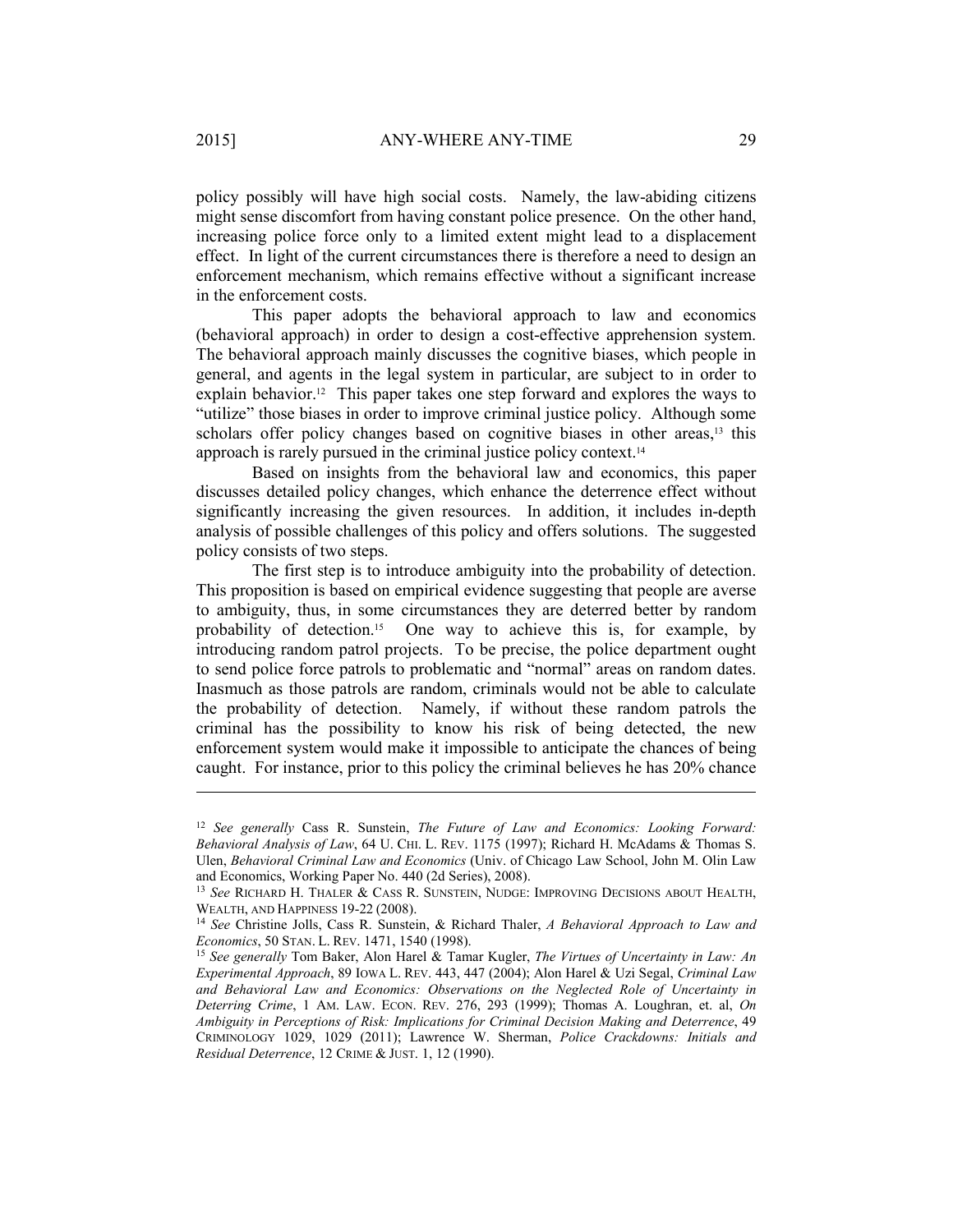of being caught committing theft, whether based on clearance rates of previous years, or his and his acquaintances' experience. Following the introduction of the new random patrols, he will not be able to make any estimation.

The second step of the policy is to make those random patrol projects salient and highly publicized. This paper provides new evidence, based on a recently pursued survey in the area of tax policies in Italy, that potential violators have bounded rationality and limited knowledge of policy changes. Forasmuch as the awareness of the criminal to the new random detection is crucial to its success, this paper suggests using the "availability heuristics" to increase this awareness. According to the latter, saliency of an event, increases its perceived frequency.16 Thus, covering the random detection methods in the media, and publicizing them through other channels, would increase criminals' awareness of the vague probability of apprehension. This policy, in turn, might enhance the deterrent effect by making potential offenders to be aware they are acting in an entirely uncertain environment.

The existing literature on ambiguity aversion, although briefly mentioning possible policy implications, does not investigate in depth the structured policy changes that would use ambiguity. In addition, those studies do not discuss the bounded rationality of offenders, which makes them less informed. Lack of awareness to the new policy of ambiguity might significantly impede its effectiveness in deterring crime, thus, this problem should be addressed. This paper attempts to fill these gaps.

This paper is structured as follows. Section I discusses the rational and the behavioral approaches to crime and presents empirical evidence for the importance of certainty of detection and punishment. Section II presents the suggested changes to the detection policy. Possible limitations are addressed in Section III. Finally, some concluding remarks are offered.

## **II. RATIONAL AND BEHAVIORAL APPROACHES TO CRIME**

## **A. The Deterrence Theory and Empirical Evidence to Support it**

The description of criminal behavior based on the rational choice theory was first offered by Gary Becker.<sup>17</sup> The author suggested that criminals, as other enforcement actors, are rational and respond to incentives.<sup>18</sup> Thus, by raising either the severity of the expected punishment or the probability of being punished, the enforcement authorities are able to alter the expected costs of

 $\overline{a}$ 

<sup>16</sup> *See* Amos Tversky & Daniel Kahneman, *Availability: A Heuristic for Judging Frequency and Probability*, 5 COGNITIVE PSYCHOL. 207, 219-20 (1973). 17 Becker, *supra* note 6, at 170. 18 *Id*. at 177.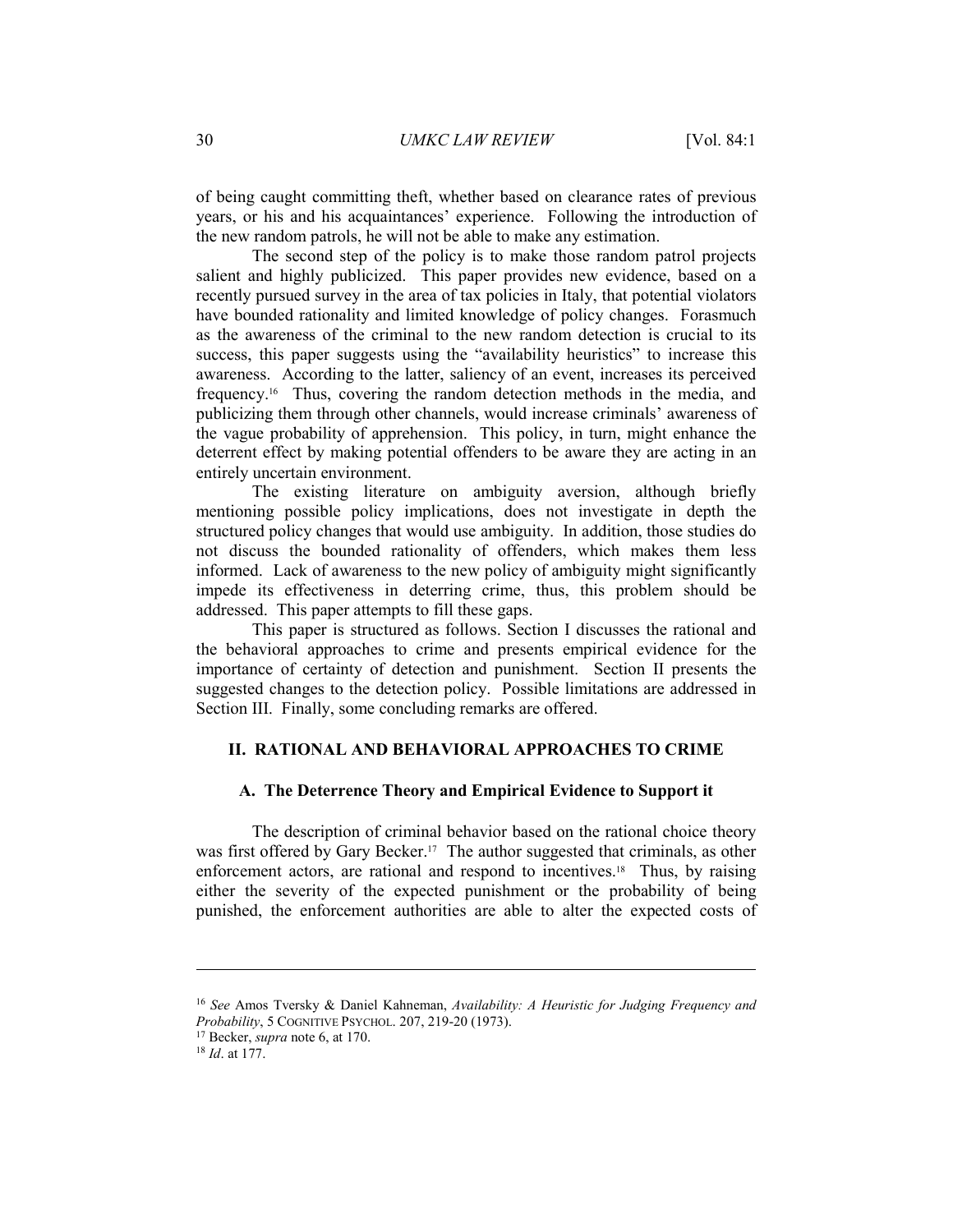crime.19 In turn, this is expected to deter potential offenders from committing crimes.20

A great deal of empirical studies have tested the abovementioned theory and shown that the deterrence effect largely exists.<sup>21</sup> Although some scholars found supporting evidence for the effect of severity of punishment, $22$  most of the empirical literature on this issue suggests that the certainty of apprehension and punishment has the dominant effect on deterrence.23

For instance, Michael Block and Vernon Gerety present an experimental study where they show, in accordance with the existing literature, that prisoners are more strongly deterred by increased probability of detection, while students respond more to the severity of punishment.<sup>24</sup> A more recent study, by Horst Entorf, shows the importance of certainty of apprehension and punishment for the deterrence of criminals, exploiting the differences in the level of enforcement between the German *Länder*. 25 The author presents evidence that the growing practice of dismissing cases by prosecutors results in weaker deterrence of crimes.26 The reason for that is this practice can be counted as lowering the certainty of punishment.27 Another important factor in deterring crime shown in the paper is a higher clearance rate.28 On the other hand, based on his findings,

<sup>19</sup> *Id*. at 170. 20 *Id*. 21 *See* Daniel Kessler & Steven D. Levitt, *Using Sentence Enhancements to Distinguish Between Deterrence and Incapacitation*, 42 J.L. & ECON. 343, 344 (1999); Francesco Drago, Roberto Galbiati & Pietro Vertova, *The Deterrent Effects of Prison: Evidence from a Natural Experiment*, 117 J. POL. ECON. 257, 258 (2009); Steven D. Levitt & Thomas J. Miles, *Empirical Study of Criminal Punishment*, 1 HANDBOOK OF LAW AND ECONOMICS 455-495 (Mitchel A. Polinsky and Steven Shavell eds., 2007); Steven D. Levitt, *Why Do Increased Arrest Rates Appear to Reduce Crime: Deterrence, Incapacitation, or Measurement Error?*, 36 ECON. INQUIRY 353 (1998); Steven D. Levitt, *Juvenile Crime and Punishment*, 106 J. POL. ECON. 6 (1998). *But see* David S. Lee & Justin McCrary, *Crime, Punishment, and Myopia*, (Nat'l Bureau of Econ. Research, Working Paper No. 11491, 2005).

<sup>22</sup> *See* Eric Helland & Alexander Tabarrok, *Does Three Strikes Deter? A Nonparametric Estimation*, 42 J. OF HUM. RESOURCES 309, 309 (2007); David McDowall, Colin Loftin & Brian Wiersema, *Comparative Study of the Preventive Effects of Mandatory Sentencing Laws for Gun Crimes*, 83 J. CRIM. L. & CRIMINOLOGY 378, 378 (1992); Silvia M. Mendes, *Certainty, Severity, and Their Relative Deterrent Effects: Questioning the Implications of the Role of Risk in Criminal* 

<sup>&</sup>lt;sup>23</sup> *See DÖLLING, ET. AL, supra* note 7, at 362. <sup>24</sup> *See DÖLLING, ET. AL, supra* note 7, at 362. <sup>24</sup> *See generally Michael K. Block & Vernon E. Gerety, <i>Some Experimental Evidence on Differences between Student and Prisoner Reactions to Monetary Penalties and Risk*, 24 J. LEGAL STUD. 123, 123 (1995). 25 *See generally* Horst Entorf & Hannes Spengler, *Crime, Prosecutors, and the Certainty of* 

*Conviction*, 39 EUROPEAN J.L. & ECON. 167 (2015).<br><sup>26</sup> *Id*. at 175.<br><sup>27</sup> *See id.* at 189.<br><sup>28</sup> *Id.* "Clearance rate" is the proportion of cases that have been solved by the police (i.e. the suspect  $^{28}$  *Id.* "Cleara

was identified and caught) out of the total number of reported crimes.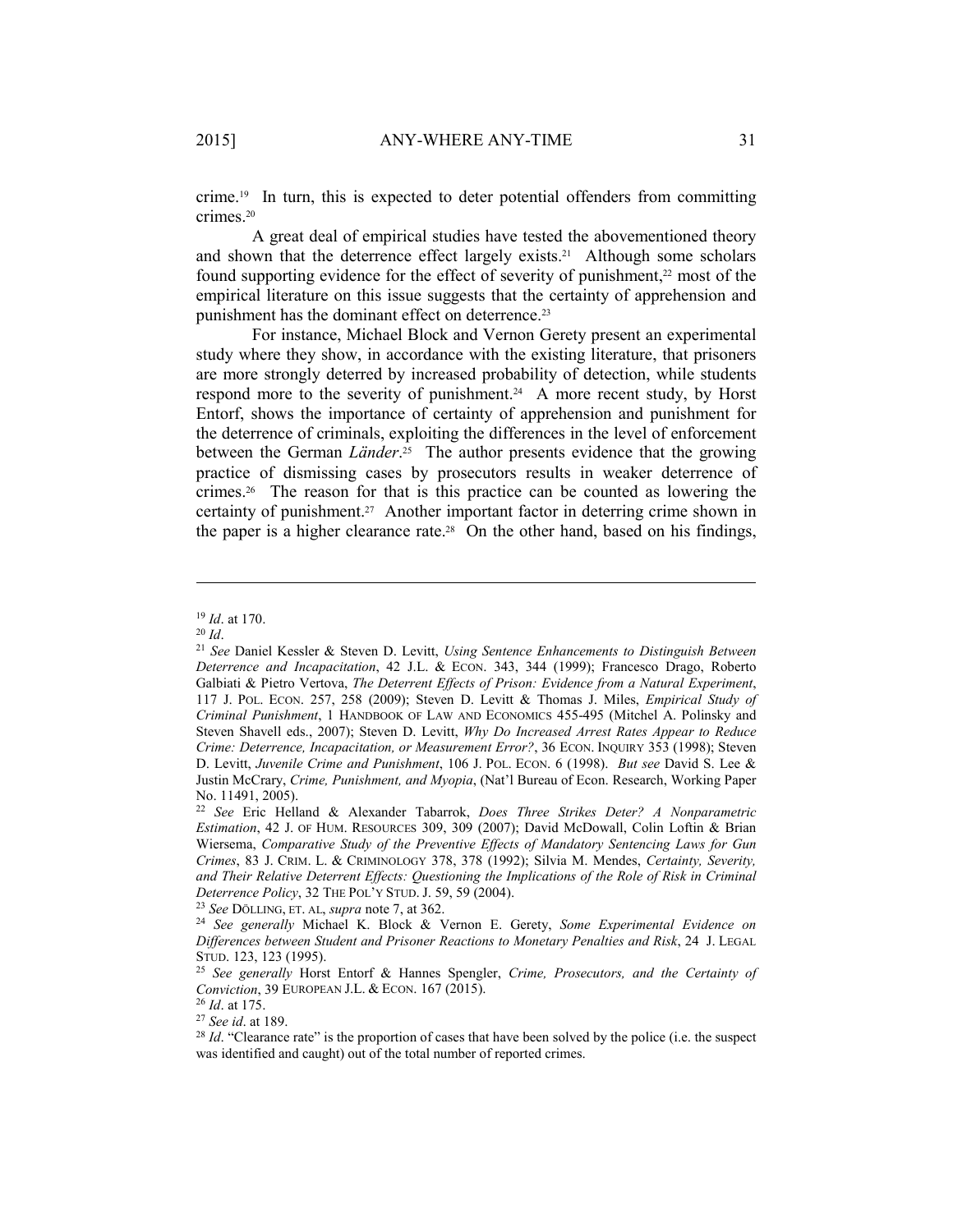the author concludes that the severity of punishment does not constitute a significant deterrent factor.<sup>29</sup>

Moreover, a number of studies were able to isolate the effect of increased police protection on the number of committed crimes.30 Those studies show an important deterrent effect that is achieved by increasing the police presence and the probability of detection.31 Some of these studies exploit the changes in police presence, which resulted from terrorist attacks.<sup>32</sup> Using empirical methods, the studies demonstrate a significant negative effect of police presence on crime.<sup>33</sup> Although the effect is investigated in different countries, the authors reach similar conclusions. An additional study, by John MacDonald, Jonathan Klick, and Ben Grunwald, provides evidence for the long-term effect of an increased police protection on crime, across most crime categories.34 This is an important step in analyzing the crime control system since previous studies have not been able to demonstrate this effect and some even presented a positive correlation between crime rates and size of the police force.35

The growing empirical literature supporting the effectiveness of police in deterring crime strengthens the rationale to use this kind of crime control policy. However, there are two main limitations of such policy. First, increasing the presence of police in a significant manner imposes considerably high tangible costs on enforcement authorities. All the more so, in the face of findings that suggest police presence has a merely local deterrent effect.<sup>36</sup> The latter evidence implies that in order to achieve deterrence, policemen should essentially be placed everywhere. The second limitation is that constant police presence might have high social costs. Notwithstanding the fact people aspire to feel safe, they may not wish to be regularly under surveillance. Increasing the police force on the streets might impede people's sense of individual freedom and involuntarily restrict their self-expressive behavior. Those non-monetary costs bear the risk of diminishing the legitimacy of such law enforcement policy.

<sup>29</sup> *Id.*

<sup>30</sup> *See Terror Alert Levels*, *supra* note 10, at 267; Di Tella & Schargrodsky, *supra* note 10, at 115;

<sup>&</sup>lt;sup>31</sup> *Id.*<br><sup>32</sup> *See* Draca, Machin, & Witt, *supra* note 10, at 2157.<br><sup>33</sup> *See Terror Alert Levels, supra* note 10, at 267; Di Tella & Schargrodsky, *supra* note 10, at 115; Draca, Machin, & Witt, *supra* note 10, at 21

<sup>&</sup>lt;sup>34</sup> See John M. MacDonald, Jonathan Klick, and Ben Grunwald, *The Effect of Privately Provided Police Services on Crime*, 4 (Penn Law: Legal Scholarship Repository, Working Paper No. 430, 2012).

<sup>35</sup> *See* Samuel Cameron, *The Economics of Crime Deterrence: A Survey of Theory and Evidence*, 41 Kyklos 301, 315 (1988).

<sup>36</sup> *See* Di Tella & Schargrodsky, *supra* note 10, at 130. In other words, the police force is not only costly, but also has a limited local effect, meaning that crimes might be transferred to other places, where there is no police presence, and impose additional costs of crime.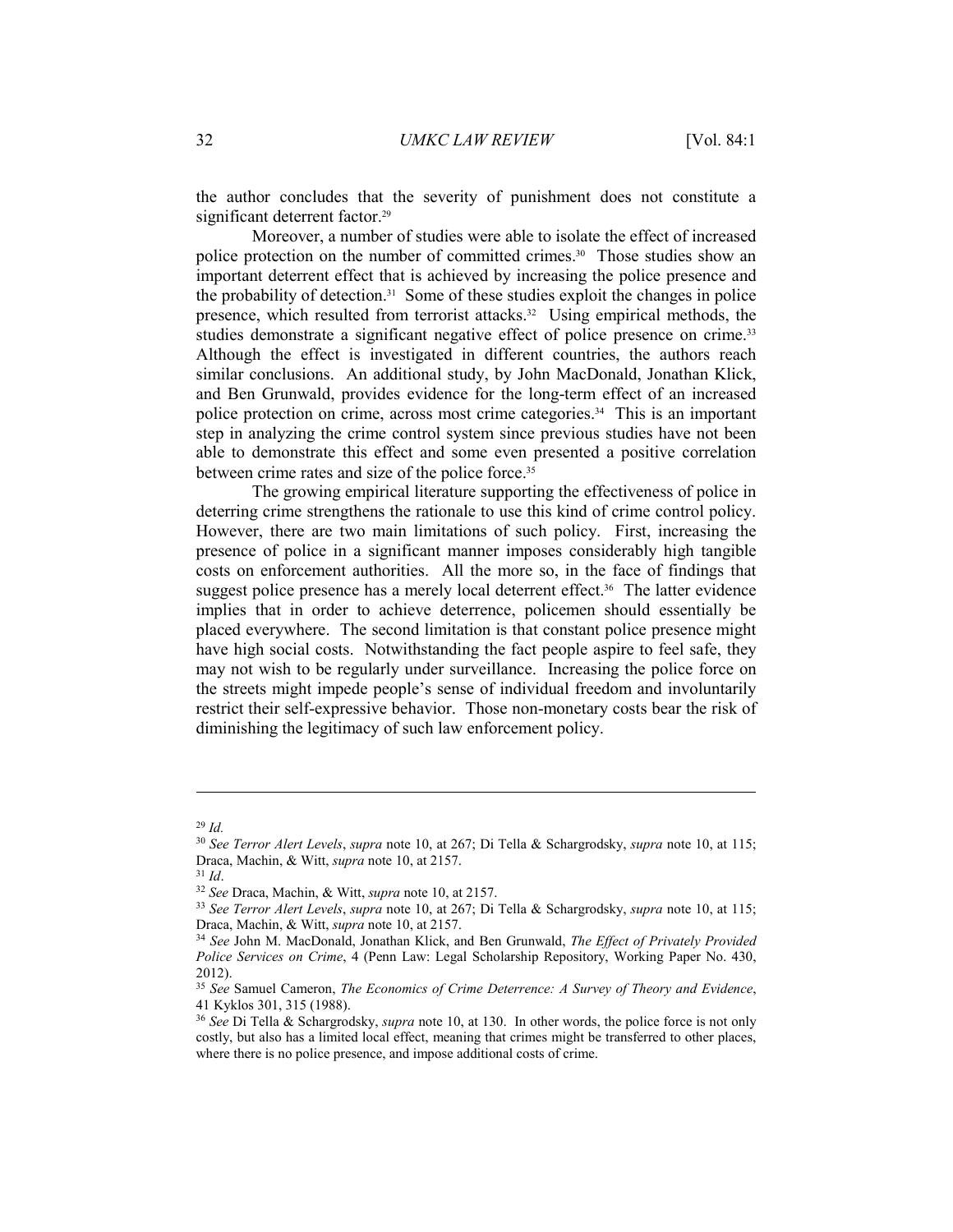#### **B. Behavioral Approach to Crime**

In recent decades the model of the rational choice theory is being criticized by the behavioral approach. Based on empirical evidence from the social sciences,<sup>37</sup> scholars assert that people do not always act rationally in its standard meaning. For instance, they point out other factors motivating decision makers aside from self-maximization goals.<sup>38</sup> Forasmuch as human behavior deviates from the rational choice model, not taking those factors into account turns the classical model into a normative statement rather than a positive description. Thus, the predictable power of this model is called into question.<sup>39</sup>

An important area for the law and economics analysis where social scientists find deviations from the rational choice theory is the decision making under uncertainty process. A great deal of empirical evidence has demonstrated that while calculating probabilities, persons systematically use rules-of-thumbs based on life experience.40 People have bounded rationality rather than acting as perfectly rational individuals with complete information.41

Nevertheless, the behavioral approach does not argue that people are unpredictable agents who make random mistakes. On the contrary, behavioral proponents believe the decision makers are subject to systematic biases, which makes it possible to predict and even to model their behavior.<sup>42</sup> As described by Dan Ariely, "these irrational behaviors of ours are neither random nor senseless. They are systematic, and since we repeat them again and again, predictable.<sup>243</sup> Consequently, the purpose of the behavioral approach is not to undermine the economic framework, but to strengthen its predictive and analytical power.<sup>44</sup>

The behavioral approach to law and economics was applied to criminal law as well. In this context, neither the criminals nor other criminal justice players are believed to act fully rationally.45 Nonetheless, similarly to rational choice proponents, behavioral scholars believe that potential criminals respond to incentives and take into account, at least roughly, the costs and benefits of their crimes.46 The assumption, however, is that the estimations on which they base

<sup>&</sup>lt;sup>37</sup> See generally John Conlisk, *Why Bounded Rationality*?, 34 J. ECON. LIT. 669, 669 (1996).<br><sup>38</sup> See id. at 673; Jolls, Sunstein, & Thaler, *supra* note 14, at 1473.<br><sup>39</sup> See Sunstein, *supra* note 12, at 1175; Jolls,

<sup>3-20 (</sup>Daniel Kahneman, Paul Slovic & Amos Tversky eds., 1982).<br><sup>41</sup> See Herbert A. Simon, A Behavioral Model of Rational Choice, 69 Q. J. ECON. 99, 101 (1955).

<sup>&</sup>lt;sup>42</sup> See Daniel Kahneman & Amos Tversky, Prospect Theory: An Analysis of Decision under Risk, 47 Econometrica 263, 284 (1979).<br><sup>43</sup> DAN ARIELY, PREDICTABLY IRRATIONAL xx (2009).

<sup>&</sup>lt;sup>44</sup> See Jolls, Sunstein, & Thaler, *supra* note 14, at 1476.<br><sup>45</sup> See generally McAdams & Ulen, *supra* note 12, at 2.<br><sup>46</sup> See Jolls, Sunstein, & Thaler, *supra* note 14, at 1538.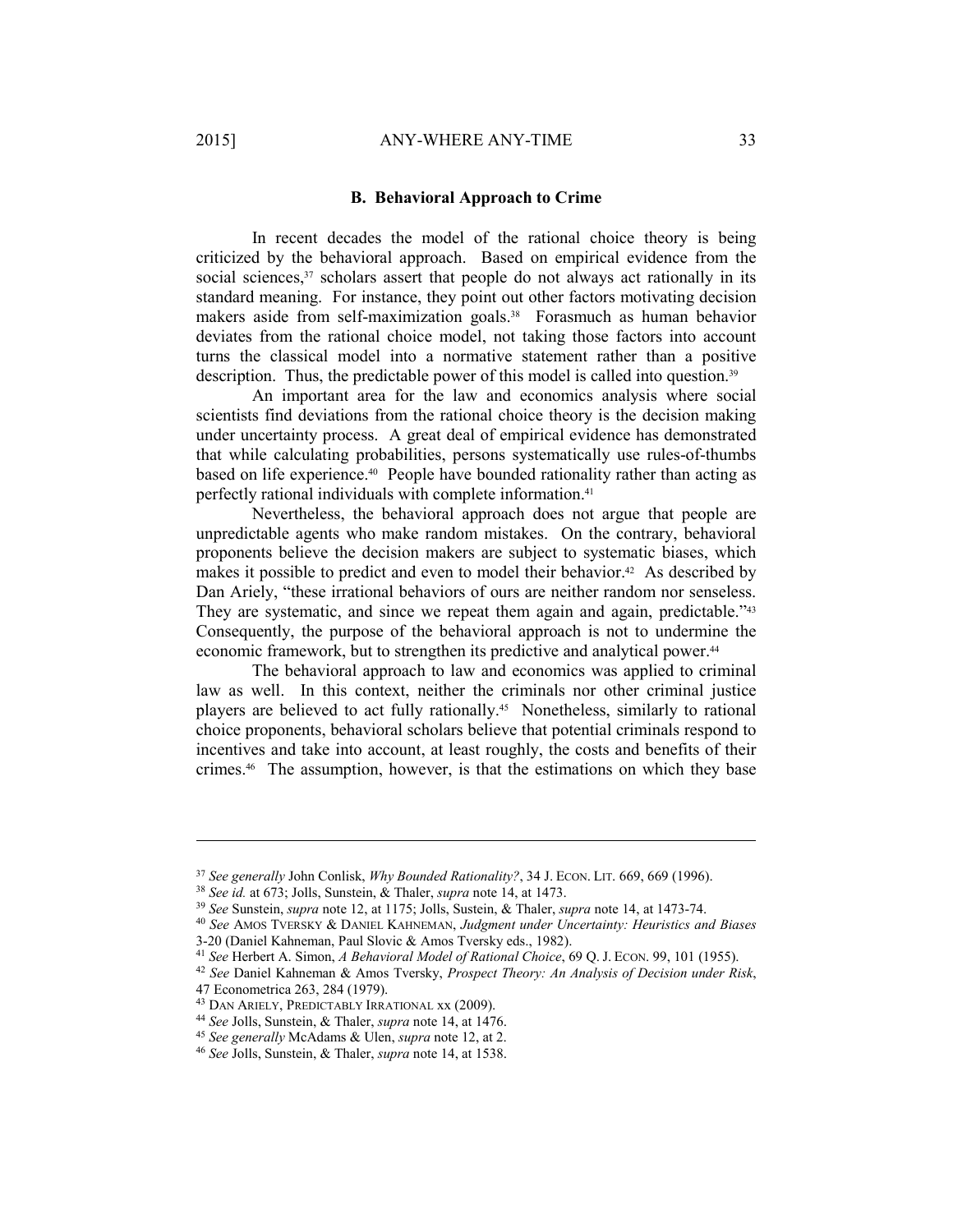their decisions are subject to heuristics and biases.47 Thus, the following sections examine the ways in which policy makers may use those biases in order to design an efficient and less costly detection policy.

## **1. Ambiguity Aversion**

The distinction between risk and uncertainty (the latter named in this paper as "ambiguity") can be traced back to Frank Knight.<sup>48</sup> Whereas in the former the probabilities of the occurrence of an event are known, and the uncertainty only applies to the outcome, in the latter, the precise likelihoods are not given. For instance, a toss of a coin is a risky event since there is a probability of 50% chance of heads or tails. On the contrary, deciding on which player to place a bet on in a tennis game is an ambiguous decision if the decisionmaker has no prior knowledge about the previous performance of both players. The reason for this is that it is difficult to assign any probability that player A or B would win without knowing his and his opponent's prior game records.

Ambiguity aversion is an empirically well-established phenomenon. The best-known experiment is that of Daniel Ellsberg (Ellsberg Paradox).49 The experiment is designed in the following way. People are presented with two urns, A and B, which contain black and red balls. Following this, they are asked about their preferences regarding the urn and the ball. They are offered \$100 if the drawn ball is the one they bet on. The subjects are told that urn A contains 100 balls, yet the proportions of red and black balls are not known and can range from zero red balls and 100 black balls, and *vice versa*. In urn B there are 50 black balls and 50 red balls. The majority of people prefer to bet on balls from urn B, regardless whether they bet on a red or a black ball.<sup>50</sup> If the subjects' choice reflects their perception of probabilities, for them the probability of a red ball from urn B is higher than the probability of a red ball from urn A. At the same time however, the results suggest that the probability of drawing a black ball from urn B is also higher than the probability of drawing a black ball from

<sup>47</sup> *See generally* McAdams & Ulen, *supra* note 12, at 4-5. *See* Christine Jolls, *On Law Enforcement with Boundary Rational Actors*, *in* THE LAW AND ECONOMICS OF IRRATIONAL BEHAVIOUR (Francesco Parisi and Vernon L. Smith eds., 2005), 268-286; Frans van Winder & Elliott Ash, *On the Behavioral Economics of Crime*, CENTER FOR RESEARCH IN EXPERIMENTAL ECONOMICS AND POLITICAL DECISION-MAKING 10 (2009), http://dare.uva.nl/document/181782. A close stream of literature to the behavioral approach is criminology. They as well deviate from the rational model of behavior. However, similarly to behavioral scholars, they believe criminals react to incentives. *See* Daniel S. Nagin, *Criminal Deterrence Research at the Outset of the Twenty-First Century*, 23 CRIME AND JUSTICE 1, 6-8 (1998) (showing that if criminals perceive the risk of sanction as high, they tend to commit less crimes. In other words, although this discipline relies on the perceptual deterrence rather than the actual, it still shows a deterrence effect).<br><sup>48</sup> FRANK KNIGHT, RISK, UNCERTAINTY AND PROFIT (1921).<br><sup>49</sup> Daniel Ellsberg, *Risk, Ambiguity, and the Savage Axioms*, 75 Q. J. ECON. 643 (1961).<br><sup>50</sup>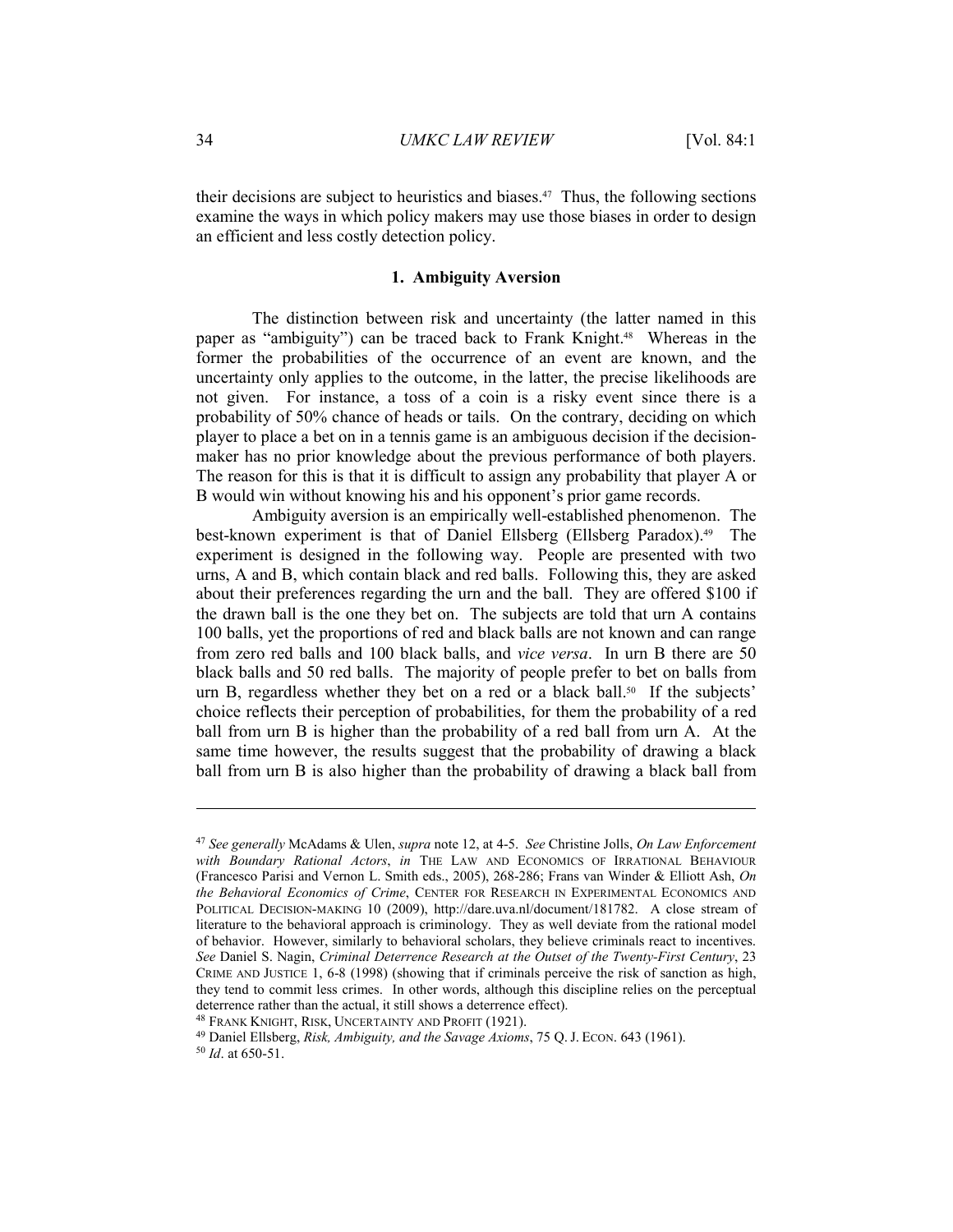urn A.<sup>51</sup> This choice is confusing since it implies that  $P(B_B)+P(R_B) > 1$ , where  $P(B_B)$  is the probability to draw a black ball from urn B, and  $P(R_B)$  is the probability to draw a red ball from urn B.<sup>52</sup> Those results suggest that people are averse to ambiguous choices.<sup>53</sup>

Following Ellsberg's finding, many scholars conducted experiments seeking to replicate his results. Those attempts demonstrate ambiguity aversion in different contexts and thus, increase its validity.<sup>54</sup> The effect of ambiguity aversion is shown in the context of losses as well as gains.<sup>55</sup> Moreover, some studies present evidence that people not only refrain from choosing an ambiguous choice, but they are even willing to pay a premium to avoid this choice.56

Furthermore, the notion of "boundary effect" was developed. That is to say, the perception changes on the "edges" of the probability. For instance, when facing losses, ambiguous low probabilities are over-weighted and ambiguous high probabilities are underweighted.<sup>57</sup> Thus, people tend to express ambiguityaverse behavior when dealing with low probabilities, and ambiguity–seeking behavior when dealing with high probabilities.<sup>58</sup> Kip Viscusi and Harrell Chesson calculated empirically the "mean crossover point," where people turn from ambiguity averse to ambiguity seeking, to be somewhere between 0.40-  $0.49<sup>59</sup>$  To be precise, when people face an ambiguous loss, yet estimate the probability to be lower than 40% they will exert ambiguity-averse behavior.<sup>60</sup> Analogically, whereas individuals estimate the probability of occurrence to be higher than 49%, they will tend to employ ambiguity-seeking behavior.<sup>61</sup> Those results imply that ambiguity induces more compliance where the deterrence is weak (low probabilities of detection), and less compliance where the deterrence is strong (high probabilities of detection). This evidence is reassuring since most

<sup>&</sup>lt;sup>51</sup> *Id*. <sup>52</sup> If there are a total of 100 balls, red and black, then the bets are mutually exclusive. Thus, the perception of  $P(B_B) > P(B_A)$  should be followed by the assumption that  $P(R_B) < P(R_A)$ .

 $53$  Ellsberg, *supra* note 49, at 650-51.<br>
<sup>54</sup> See Colin Camerer & Martin Weber, *Recent Developments in Modeling Preferences:*<br> *Uncertainty and Ambiguity*, 5 J. of RISK AND UNCERTAINTY 325, 360 (1992).

<sup>&</sup>lt;sup>55</sup> See generally Gideon Keren & Leonie E.M. Gerritsen, *On the Robustness and Possible Accounts* of *Ambiguity Aversion*, 103 ACTA PSYCHOLOGICA 149, 155 (1999).

<sup>&</sup>lt;sup>56</sup> See Selwyn W. Becker & Fred O. Brownson, *What Price Ambiguity? or the Role of Ambiguity in Decision-Making, 72 J. Pol. ECON. 62, 73 (1964).* 

<sup>&</sup>lt;sup>57</sup> See Hillel J. Einhorn & Robin M. Hogarth, *Decision Making under Ambiguity*, 59 J. OF BUS. 225, 247 (1986) (discussing a mirror situation as well, i.e. when people face gains they tend to overestimate ambiguous low probabilities and under-estimate ambiguous high probabilities). 58 *Id*. at 245. 59 W. Kip Viscusi & Harrell Chesson, *Hopes and Fears: The Conflicting Effects of Risk Ambiguity*,

<sup>47</sup> THEORY & DECISION 153, 173 (1999). 60 *Id*. 61 *See id*.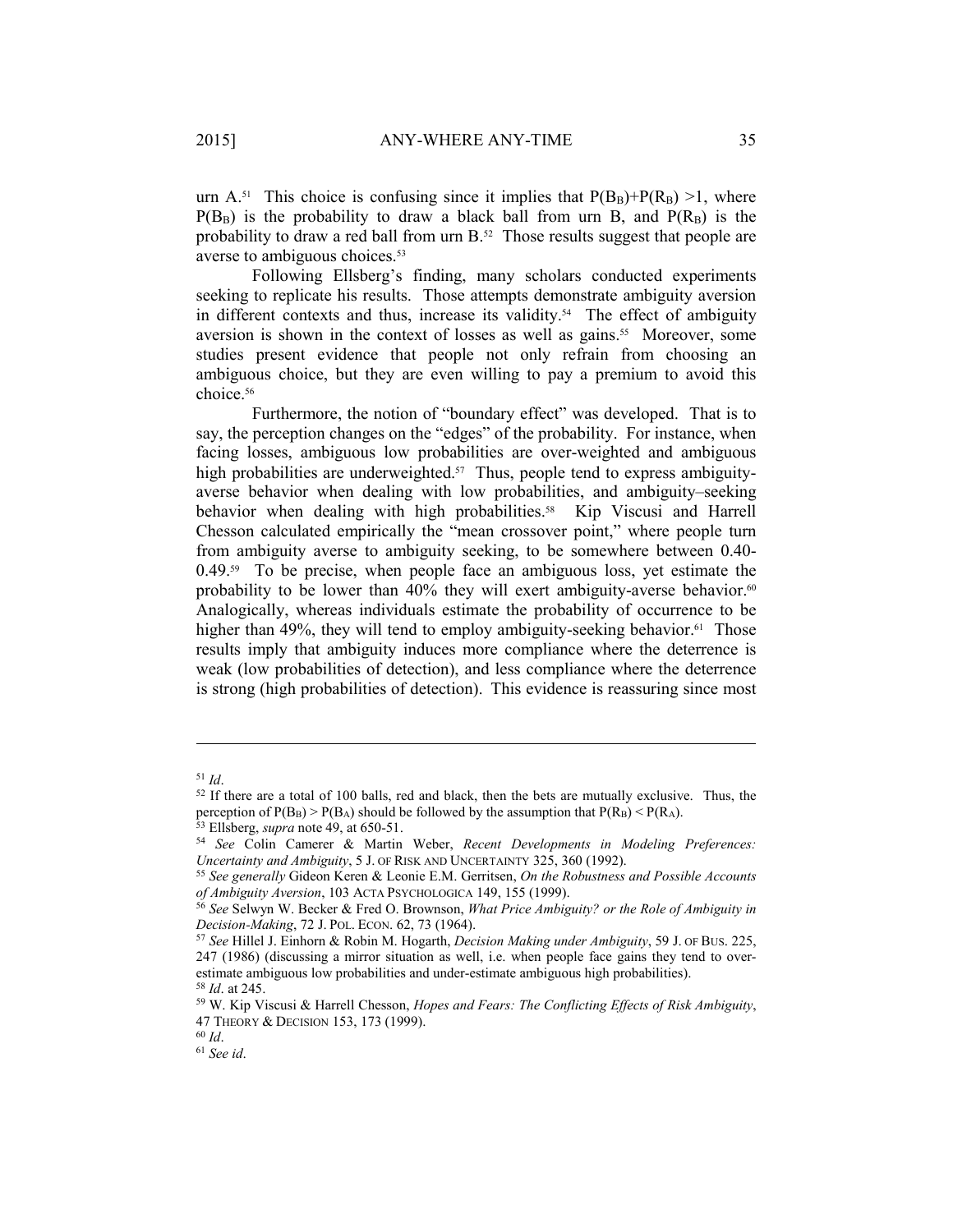of the crimes, which might be deterred by the following suggested means, have a low rate of detection.<sup>62</sup>

Whereas those findings are explored in the literature regarding the enforcement of tax evasion, $63$  its empirical investigation and application in the enforcement of other crimes are limited. A handful of studies suggest using ambiguity in the context of probability of detection and offer some empirical evidence to support their suggestions.<sup>64</sup>

Lawrence Sherman examines "crackdowns" (i.e. an increase in policing in certain areas for certain periods) in the U.S. during the 1980s and offers some suggestive evidence of a successful deterrence.<sup>65</sup> The author demonstrates that sometimes the deterrence effect remains even after the 'crackdown' terminates, and names this effect "residual deterrence." Based on that, the author suggests that using short-period "crackdowns" in different places and times might be a cost-efficient policy.66

More than a decade later, Tom Baker, Alon Harel and Tamar Kugler tested empirically the efficiency of ambiguity as a deterrence effect.<sup>67</sup> They pursued it by conducting a laboratory experiment with payoffs and the possibility for an action that might result in a fine.<sup>68</sup> In this experiment the subjects were facing two options: Option A, in which they receive only the payoff for participation, or Option B, where they could receive an additional payment, yet, with the risk of paying a fine if detected choosing this option. An important fact is that Option B had higher expected value than Option A. Option B had different structures of uncertainty regarding the penalty and the probability of being punished. Some of the options were risky (i.e. unknown outcome, yet known probabilities), whereas others were ambiguous (i.e. the precise probability of being caught was unknown). The authors found that participants were better deterred by the ambiguous option of detection (or uncertain size of punishment) than by the risky one.69 To be precise, when facing an ambiguous detection probability, subjects had a tendency to prefer Option A to B even though the

<sup>62</sup> *See infra* notes 78-80 and accompanying text. 63 *See generally* Michael W. Spicer & J. Everett Thomas, *Audit Probabilities and the Tax Evasion Decision: An Experimental Approach*, 2 J. ECON. PSYCH. 241, 241 (1982); Jeff T. Casey & John T. Scholz, *Boundary Effects of Vague Risk Information on Taxpayer Decisions*, 50 ORGAN. BEHAV. HUM. DEC. PROCESSES 360, 360 (1991); Jeff T. Casey & John T. Scholz, *Beyond Deterrence: Behavioral Decision Theory and Tax Compliance*, 25 LAW AND SOCIETY REV. 821, 821 (1991); Dipankar Ghosh & Terry L. Crain, *Structure of Uncertainty and Decision Making: An Experimental Investigation*, 24 DECISION SCI. 789, 789 (1993). 64 *See generally* Sherman, *supra* note 15, at 1; Baker, Harel, & Kugler, *supra* note 15, at 476-77;

Loughran et al., *supra* note 15, at 1029-30.<br>
<sup>65</sup> See Sherman, *supra* note 15, at 1.<br>
<sup>66</sup> See id. at 11-12.<br>
<sup>67</sup> See Baker, Harel, & Kugler, *supra* note 15, at 445.<br>
<sup>68</sup> See id. at 466.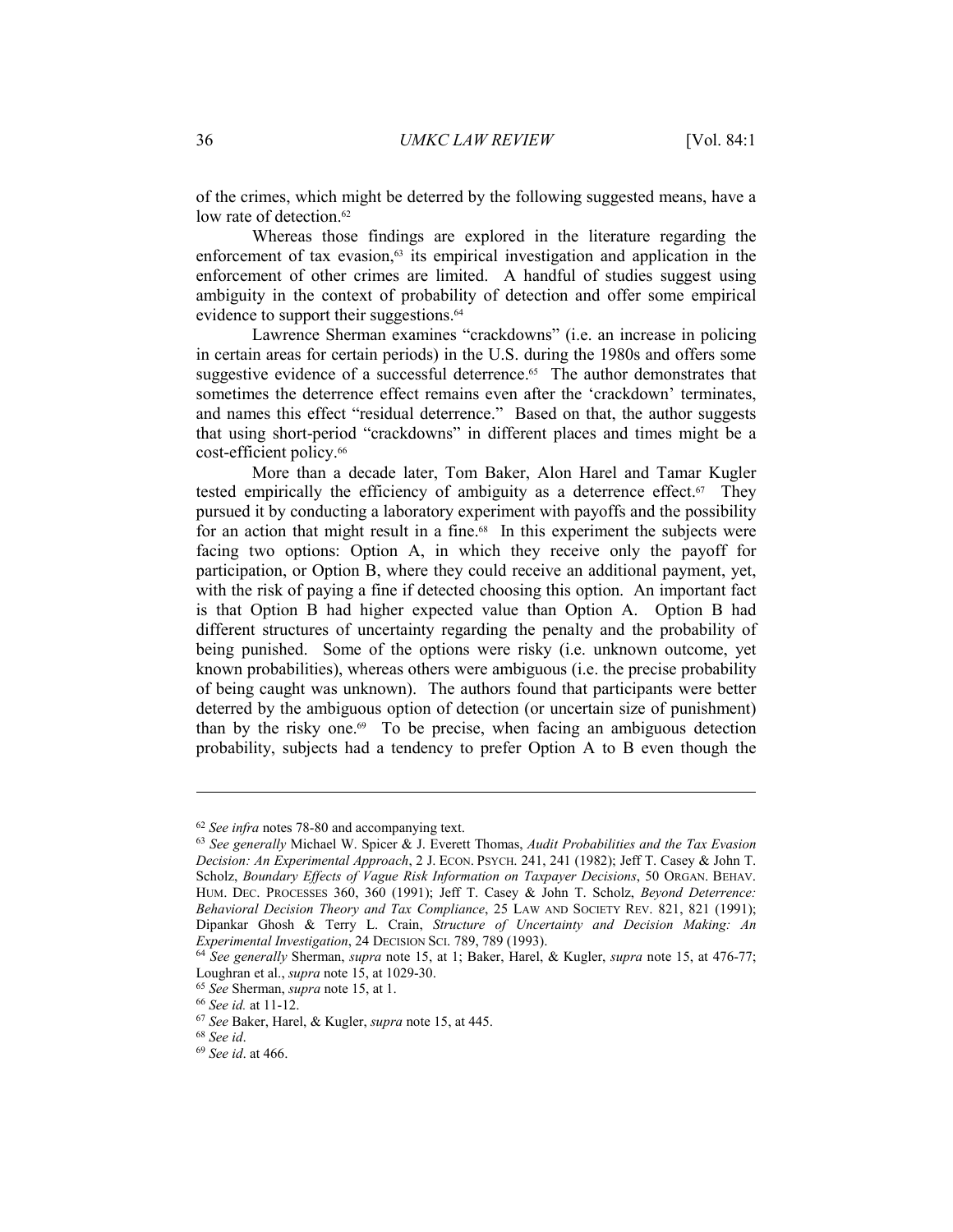latter had a higher expected value. Furthermore, this effect was stronger when the uncertainty was greater.70

Similarly, Thomas Loughran and others used, in a recent study, data from the Pathways to Desistance Study to follow the independent<sup> $71$ </sup> effect of ambiguity on young offenders.<sup>72</sup> The authors found that for instrumental crimes<sup>73</sup> and lower perceived probability of detection (below 0.3), criminals are deterred by a stronger ambiguity. Namely, when the offenders perceived the probability of being detected as low, yet, could not estimate precisely this probability, they tended to commit fewer crimes.74 The main significance of this research lies in the chosen sample. Whereas the majority of the empirical studies demonstrate the phenomenon of ambiguity aversion on the general population, this research presents evidence that ambiguity has a negative effect also on actual criminals.

Another important caveat of the abovementioned study is that ambiguity has a deterrent effect when the perceived risk of being arrested is low.<sup>75</sup> Crimes that are expected to be most affected by introducing ambiguity into probability of detection are "street crimes." The latter usually are property crimes,<sup>76</sup> and those are the crimes that can be deterred by police patrols. Property crimes often have low actual probability of detection. For instance, the German clearance rate of serious theft was around thirteen percent between the years 1998 - 2001, as compared to aggravated assault clearance rate, which was around eighty-five percent.77 Criminology literature assists to identify the correlation between the actual and the perceived probability of detection and suggests that criminals update upwards their probability of apprehension after being arrested.78

<sup>70</sup> *See id*. at 453-54. 71 *See* Loughran et al., *supra* note 15, at 1034, n.4 (examining the effect of ambiguity as independent from the effect of probability of detection).

 $72$  The Desistance Study is a longitudinal study of young criminals who were convicted for serious crimes. In this project, researchers were following during a period of seven years, the life changes of more than 1,300 juveniles in transition from adolescence into early adulthood. *See A Study of*  Serious Adolescent Offenders as They Transition to Adulthood and Out of Crime, PATHWAYS TO DESISTANCE, http://www.pathwaysstudy.pitt.edu/ (last visited July 10, 2015). 73 "Instrumental crimes" are offences that are meant to achieve a certain goal, e.g. property crimes

are usually committed in order to extract money from others. *See* William J. Chambliss, *Types of Deviance and the Effectiveness of Legal Sanctions*, 1 WIS. L. REV. 703, 708 (1967). "Expressive crimes" on the other hand, are committed for a pleasure and are ends by themselves. *Id.*

<sup>&</sup>lt;sup>74</sup> *See* Loughran et al., *supra* note 15, at 1037.<br><sup>75</sup> *Id.* at 1030.<br><sup>76</sup> *Id.* at 1055 (finding the effect of ambiguity on a group of crimes they name NOA ("no one around"), which consist of the instrumental/property crimes). *See also* MacDonald, Klick, & Grunwald, *supra* note 34, at 17 (showing that the most statistically significant effect of police on reducing crimes is on the following crimes: auto theft, burglary, robbery with gun and theft from motor vehicles, i.e. property crimes).

<sup>77</sup> Entorf & Spengler, *supra* note 25, at 177. 78 *See generally* Shamena Anwar & Thomas A. Loughran, *Testing a Bayesian Learning Theory of Deterrence Among Serious Juvenile Offenders*, 49 CRIMINOLOGY 667, 673 (2011). Worth mentioning is that the strength of updating depends how many crimes the criminal managed to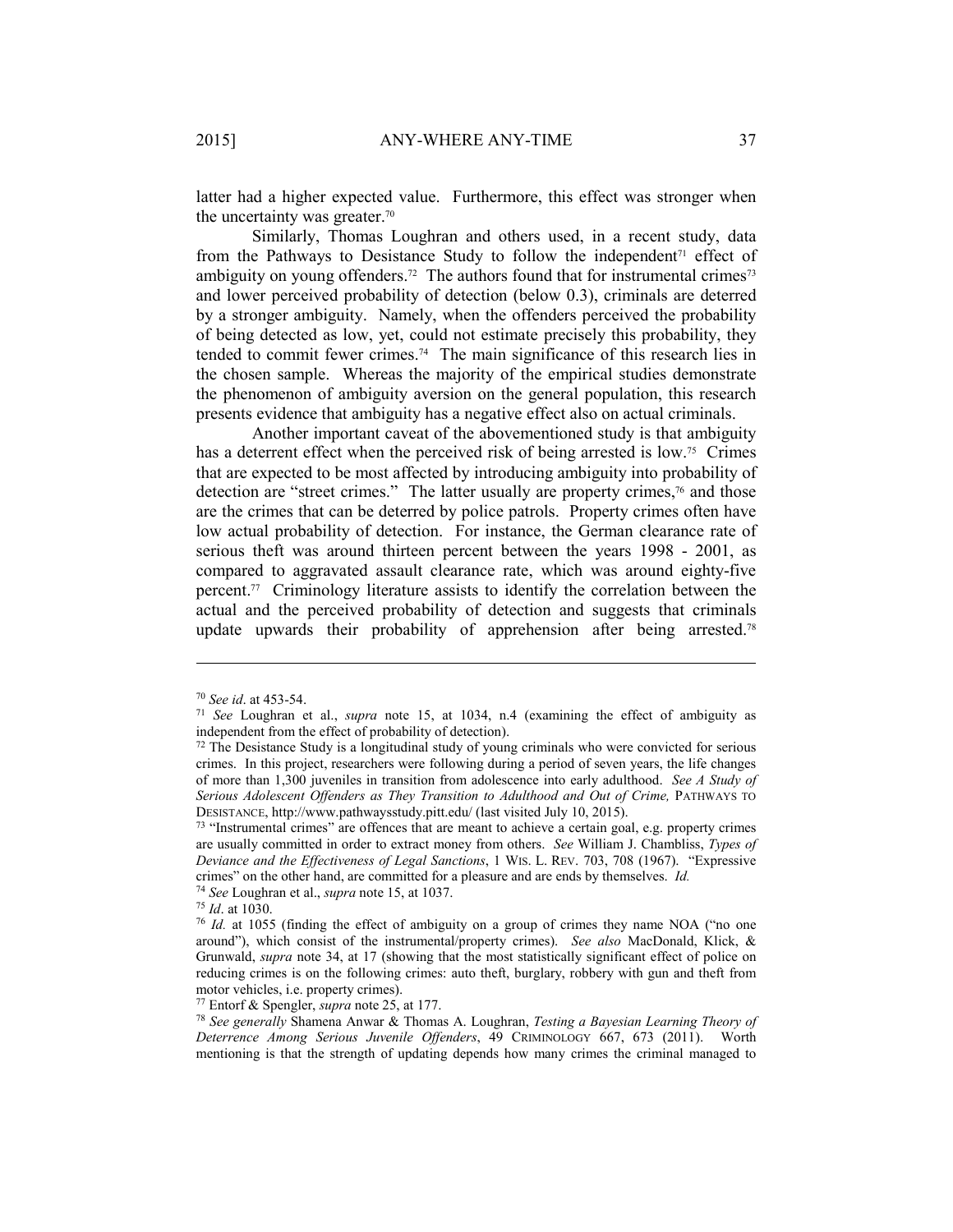Therefore, if only thirteen percent of criminals are arrested for their crimes, the majority of property crimes offenders might have low perceived probability of detection. Consequently, the results, which support a "boundary effect," imply that street crimes might be deterred by ambiguous detection policing.

The aforementioned studies offer empirical support for the deterrence effect of ambiguous probability of detection in the context of "regular" crimes. The following sections discuss detailed policy changes to introduce ambiguity into probability of detection. Furthermore, some evidence is presented to illustrate bounded rationality of potential violators. Forasmuch as awareness is an integral part of the ambiguity policy, methods to increase the saliency of the changed policy are analyzed.

# **III. ANY-WHERE ANY-TIME: TOWARDS A NEW POLICY**

## **A. Randomization of the Detection Strategies**

When police operate in a certain way, there is a pattern that the potential criminal can learn. It does not mean that police enforce crimes in completely predictable ways (e.g. patrolling in a specific place at the same day and the same hour), rather it refers to the fact that the crime monitoring techniques are based on some rationales which can be learned. With such policy, criminals are able to acquire information on the areas and times that are riskier in terms of being caught and the methods used by police for detection.79 Thus, they are facing an uncertain environment of being arrested, yet they can estimate the risk, and try to minimize it by selecting where and when to commit crimes. The general presumption is that criminals are risk seeking,80 thus, a mere probability of being detected, as long as it is not high, does not have a sufficient deterrent effect.

On the contrary, based on the empirical evidence reviewed in the previous section, eliminating the predictability of police work and turning the likelihood of being detected to ambiguous, might change criminals' behavior. The suggestion is to keep investigating crimes based on existing evidence, however, in addition, to create a very ambiguous and hectic environment in which the criminals are operating. This proposal stems from the distinction between monitoring and investigating methods. In the former, the enforcement authorities invest money in crime control prior to the offender's action, mainly to prevent crimes.81 In the latter, the police invest resources to collect evidence and

commit prior to being arrested. The lower the ratio of arrests to the number of committed crimes, the weaker is the updating strength of the current arrest. *Id.*

<sup>79</sup> *See* Loughran et al., *supra* note 15, at 1046 (presenting evidence that while criminals' perception of risk is increasing, the perception of ambiguity is decreasing, and suggesting that, with time, criminals gain more experience and can predict better their risks of being detected).<br><sup>80</sup> See generally Becker, supra note 6, at 169.<br><sup>81</sup> See Dilip Mookherjee & I. P. L. Png, *Monitoring vis-à-vis Investigation in Enforc* 

<sup>82</sup> AM. ECON. REV. 556, 556 (1992).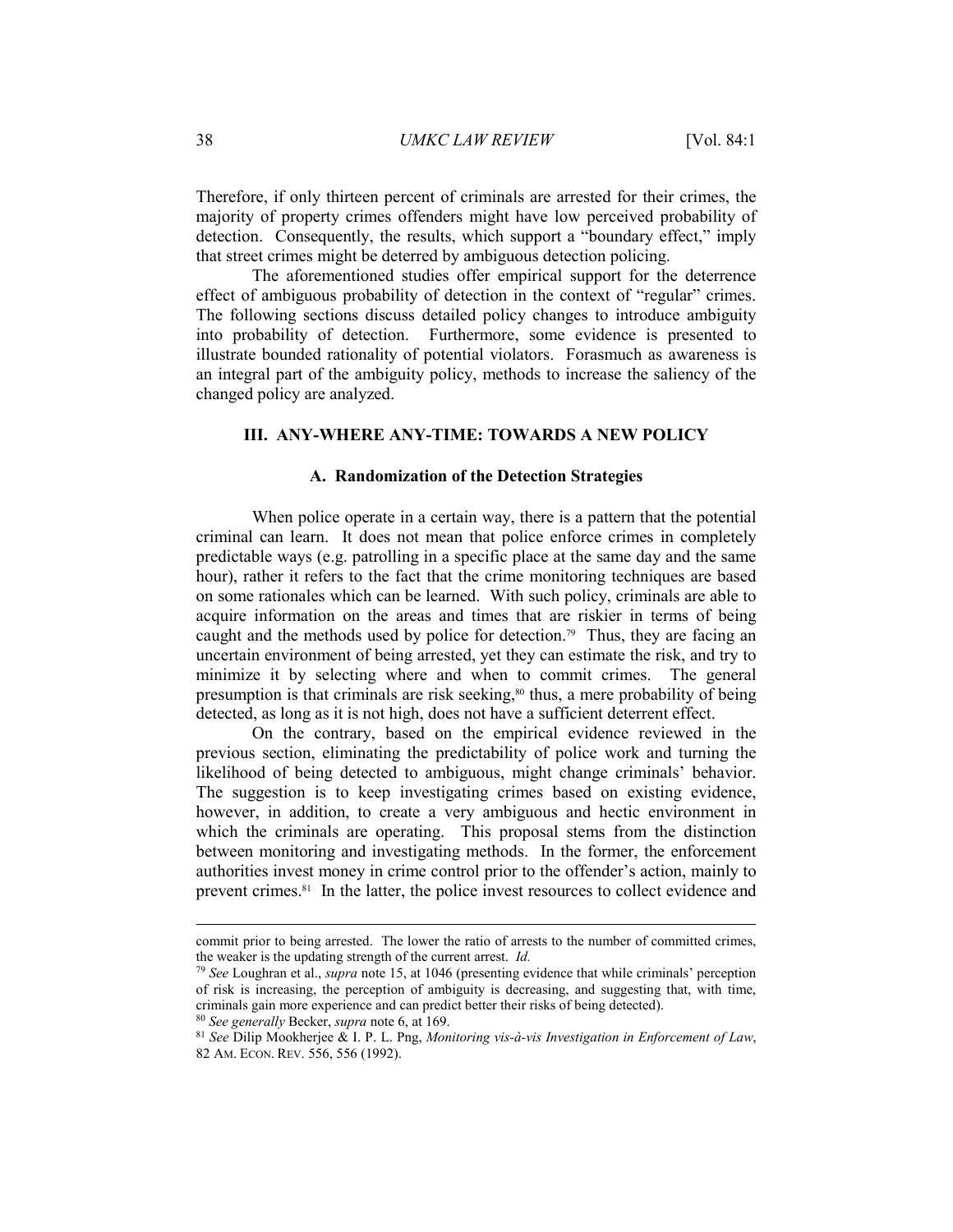solve crimes which have been previously committed.<sup>82</sup> Inasmuch as both methods are important in challenging crime, this paper does not offer to replace investigation, but to improve monitoring. The suggestions for the policy changes are as follows.

First, it is suggested to use deliberately random police patrols.<sup>83</sup> Namely, the idea is to send police cars or police on foot to patrol in diverse areas, on different days. Those patrolling projects will also vary in the overall duration (e.g. for several consecutive days, a week, etc.). These police campaigns or crackdowns are common in the U.S., yet quite rare in the EU. The goal of this mechanism should be the creation of ambiguous perceived probability rather than occasionally targeting specific crimes or places due to a contemporary need. Since the agents who will be making the patrolling schedule might be unconsciously tempted to create a certain pattern, the schedule may be selected randomly by specifically designed computer software, once a week or once a month. Under these circumstances, the potential criminals will not be able to learn the patterns of police work, since there will not be any pattern to learn. Thus, not being able to calculate the risk of operating in a certain area, at a certain time, might enhance the deterrent effect.

An additional possible benefit of this kind of policy is the reduction of the "displacement effect." According to the latter, when some crime prevention measures are taken in a certain area, criminals merely displace their activity to other areas.84 Consequently, in terms of overall welfare there are no benefits to society, inasmuch as the same quantity of crimes is committed in a different place. Therefore, increasing constant police presence in specific areas is not only costly, but might displace the crime to other locations. On the contrary, sending random patrols to variant places for different time periods might avoid this effect. The reason is that potential criminals would not be able to know which areas are more risky for them. Thus, it will not seem beneficial to prefer one area to the other, and displace their criminal activity.

Bearing the above-mentioned in mind, more problematic areas should receive to a certain degree more police attention, even if randomly. This suggestion is relying on the concept of "targeted enforcement."<sup>85</sup> According to the latter, when enforcement costs are limited, it is efficient to increase the probability of apprehension for violators who did not comply with the law in the past.86 Similarly, in the current context, places with generally higher crime rates

<sup>&</sup>lt;sup>82</sup> *See id*.<br><sup>83</sup> Random patrolling was briefly offered in the abovementioned studies discussing ambiguity and detection, however, its detailed structure and way of application were not explored, and are investigated in this study.

<sup>84</sup> *See* Rene B.P. Hesseling, *Displacement: A Review of the Empirical Literature*, RESEARCH &

<sup>85</sup> See Winston Harrington, *Enforcement Leverage when Penalties are Restricted*, 37 J. PUBLIC ECON. 29, 39-43 (1988). 86 *See id*. at 48-49.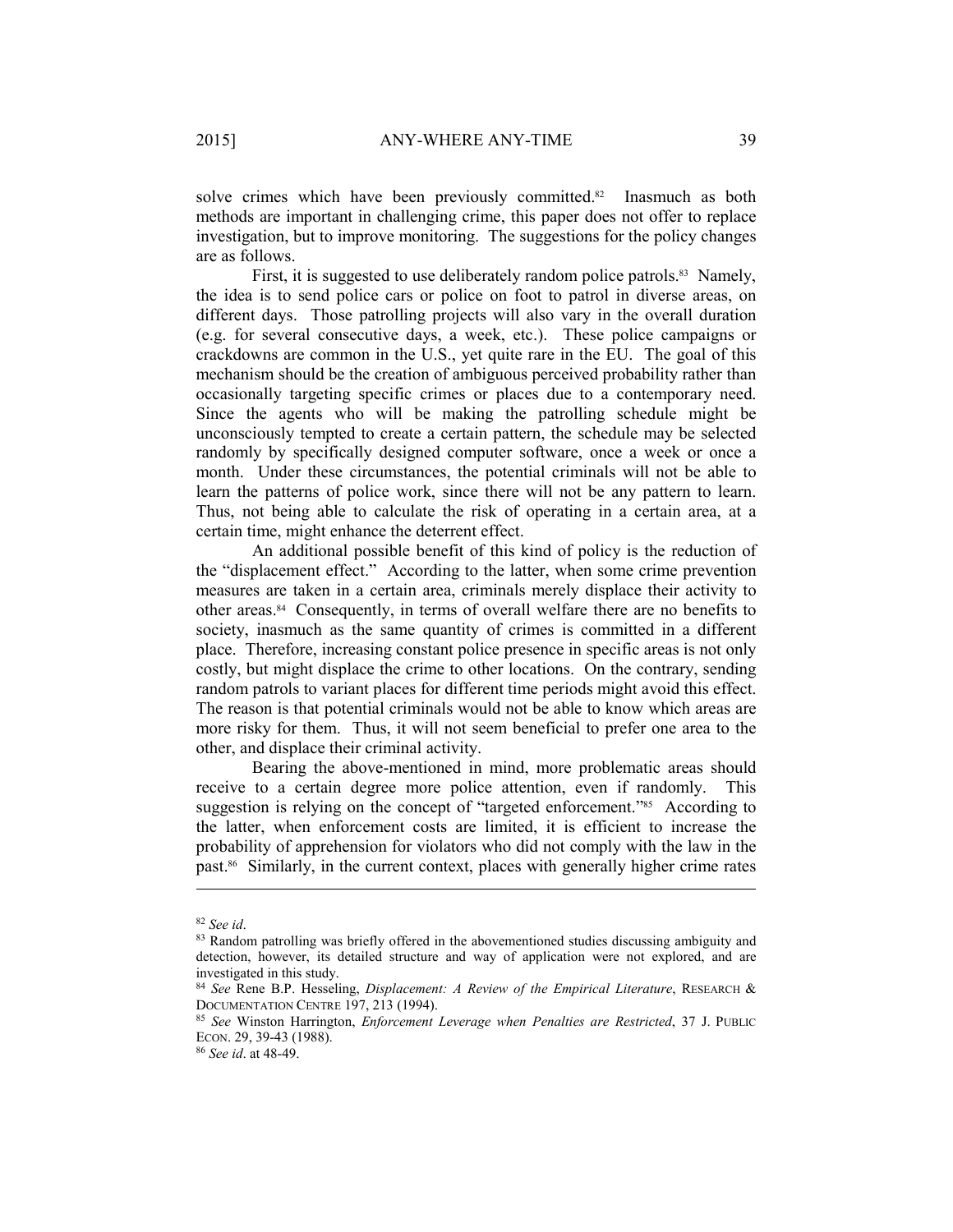should receive higher proportion of policing. For this purpose, police statistics of reported crimes may be used to identify those "hot spots."87 Nevertheless, police patrols should also be sent, albeit in smaller dosages, to less dubious locations in order to prevent the displacement effect. Thus, the proportion of patrols will be higher in more problematic areas, yet within those patrols the randomness will be kept. This element is important in order to maintain the unpredictability of the patrols and so not to create a particular pattern of work that can be identified.

The second suggestion concerns a later period of the policy. After a certain time frame where the police patrol would be patrolling with uniform, undercover policing will be introduced.<sup>88</sup> This new change, as the rest of the policy, should be announced and brought to the attention of the potential criminals. From that point onwards, not only would the patrols themselves be random, but also the usage of uniform will be irregular. It is suggested however, to use to a lower extent undercover police since visibility by itself might have a deterrence effect.89 This adds another element of ambiguity. In those circumstances, the potential criminal is not only uncertain about the places and time where he can be caught, but also about the person who can apprehend him. In extreme cases it can even create a feeling that a potential victim might be a policeman. Consequently, this increased ambiguity might have a stronger deterrent effect.

It should be stressed that both police in uniform and without uniform would be allowed to act only within the limits of the law in each country. For instance, in criminal justice systems where there is a constraint on police intervention, they are granted the authority to stop, question, search, and arrest people only in those circumstances where there is a reasonable suspicion that a person is a potential or actual offender.90 This limitation would reassure one that law abiding people will not be harassed unnecessarily and harmed by the new policy.

Third, this paper suggests installing cameras $91$  in different areas (only public locations). However, assuming activation of cameras imposes costs as

<sup>&</sup>lt;sup>87</sup> "Hot spots" are areas in which the rate of public disorder and crime is among the highest. Those locations often accommodate leisure and business activities which attract people and in turn, criminals who see the opportunity for a loot. *See* Christopher S. Koper, *Just Enough Police Presence: Reducing Crime and Disorderly Behavior by Optimizing Patrol Time in Crime Hot Spots*, 12 JUSTICE QUARTERLY 649, 652-53 (1995).<br><sup>88</sup> The reason not to introduce the undercover policing from the beginning is the benefits of visible

police. At the first stage, the criminals can learn about the new random policing by seeing the police in different areas in different times. Only after they have learned about the new policy, it is worth introducing the additional element of ambiguity, i.e. undercover police.<br><sup>89</sup> See, e.g., Jolls, Sunstein, & Thaler, *supra* note 14, at 1538.<br><sup>90</sup> In different countries, there are different rules guiding the police

threshold for "reasonable suspicion" varies across criminal justice systems, thus, it should be adjusted to each system.

<sup>91</sup> *See generally* Wireless CCTV Systems, WCCTV, http://www.wcctv.co.uk/ (last visited July 19, 2015).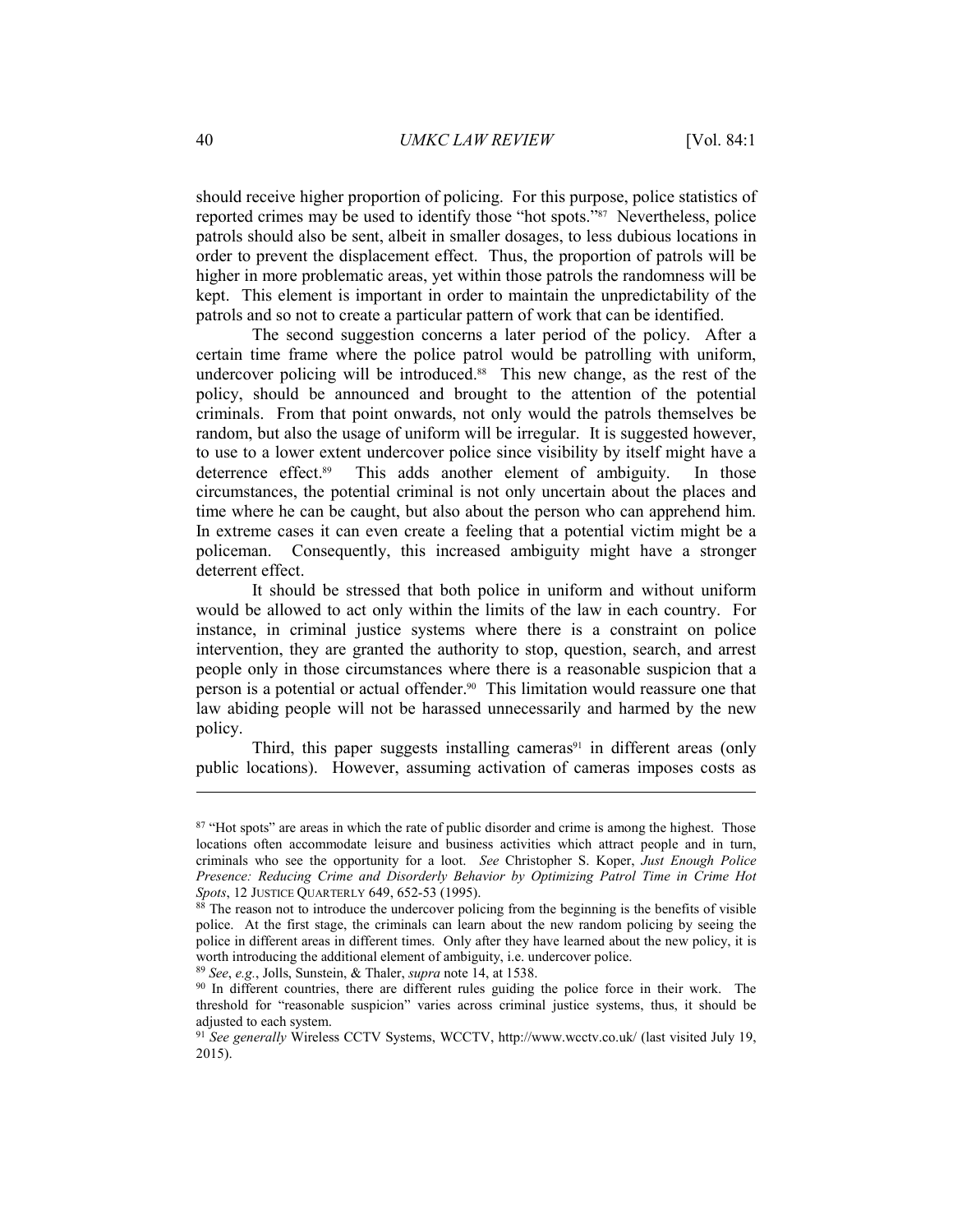well, it is offered to activate them randomly in different areas on different days. Alternatively, the new WCCTV cameras can be used. Those are movable, costefficient cameras, which do not require an infrastructure, thus, reducing the costs of installation.92 They can be quickly deployed at any location and moved to a different location at any time. This will introduce another element of ambiguity and randomize the monitoring enforcement methods while reducing the costs of operating the cameras. Furthermore, it might have the effect of police patrols, thus, enabling to cover wider range of areas.

The above measures should be combined with high publicity of the ambiguity to overcome people's bounded rationality and to intensify its effect as explained in the following sections.

## **B. Policy and Awareness**

Merely changing the policy of detection to more ambiguous is insufficient for deterrence. One of the criticisms that can be found in the criminology literature regarding crime control policies is that without a proper link between the rule and the awareness of criminals, offenders are resistant to policy changes.93 As discussed in section two, people have bounded rationality and do not possess complete information. Thus, criminals might not really recognize changes in the enforcement policy. The following survey illustrates this problem.

## **1. The Example of the Tax Rule in Italy**

Tax evasion is a common problem in some countries with Italy being in a forefront on that matter.<sup>94</sup> One of the targeted groups for the tax authorities is the shopkeepers. The cost of monitoring are high since sellers may simply refrain from issuing receipts, thus, presenting to the tax authorities a lower income than actual. In order to solve this problem and incentivize merchants to issue tax receipts, in 1983 the Italian government introduced a new law.95 According to this law, sellers who failed to provide a receipt after each sale faced a fine.<sup>96</sup> Moreover, in an innovative step, an additional provision was introduced which obligated the *consumers* to ask for a receipt after completing their purchase.97 In other words, if a buyer purchased a good and left the shop without a receipt, the

<sup>92</sup> *See id*. 93 Nagin, *supra* note 47, at 18. 94 Richard Murphy, *The Cost of Tax Abuse: A Briefing Paper on the Costs of Tax Evasion Worldwide*, Tax Justice Network (2011). 95 Legge 15 febbraio 1983, n.18 (It.).

 $96$  L. n.18/1983 s 1 (It.).

 $97$  L. n.18/1983 s 2 (It.).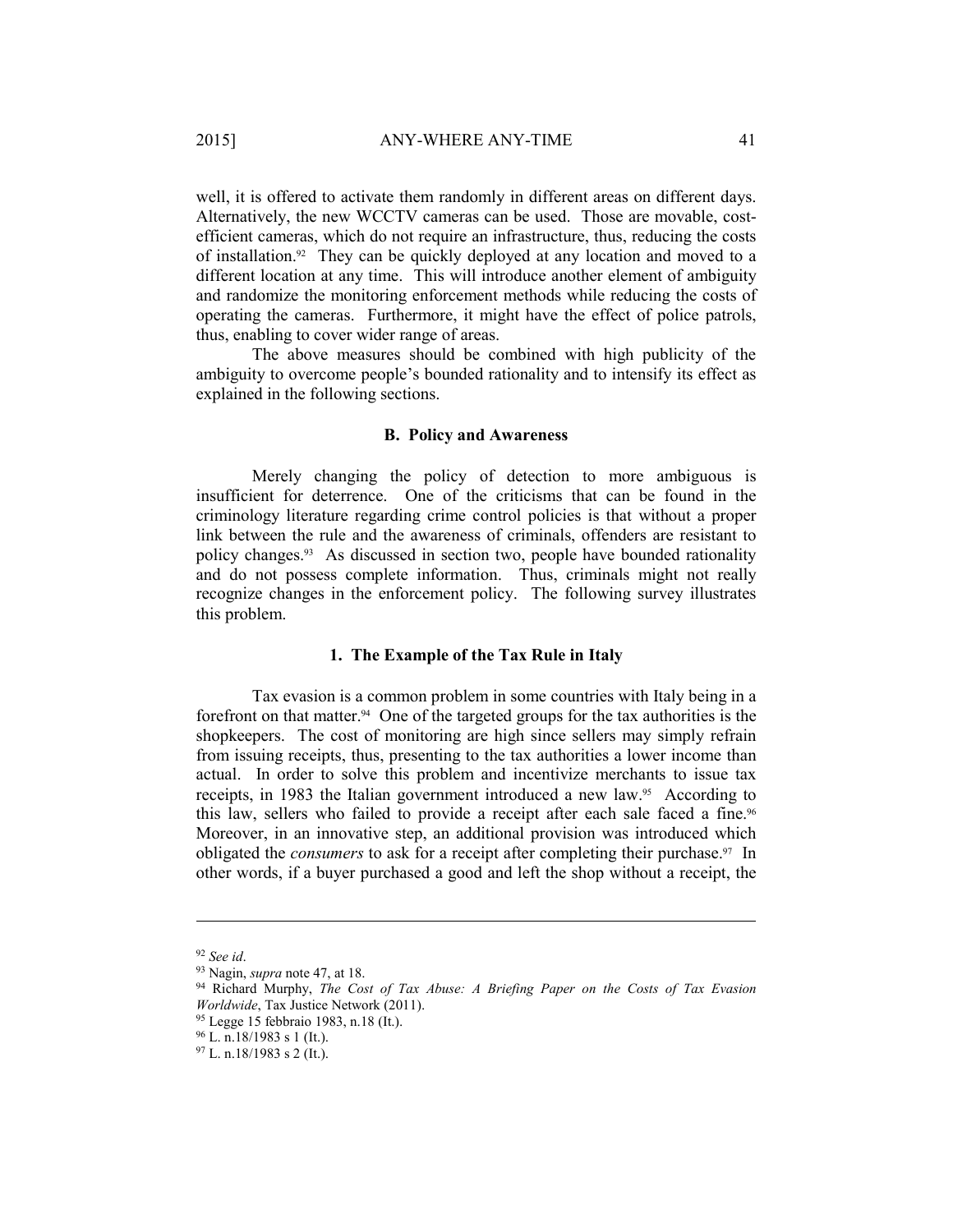authorities could impose a fine on the buyer (hereinafter: "The Tax Policy").98 This law was enforced - with low probability - by the *Guardia di Finanza* (Fiscal Police).99 Through the years the law was reformed and eventually abolished in 2003.100

## **2. The Survey**

The uniqueness of the abovementioned violation (relevant to buyers) is that anyone in the population is a potential violator. Forasmuch as most people, if not all, purchase goods during the course of their life, the law requiring consumers to ask for a receipt has a wide applicability. Therefore, investigating the awareness of the ordinary population regarding this tax policy and its changes may be considered as having an external validity.

The purpose of the survey was to assess whether Italian citizens were aware of the introduction of the tax policy and whether they knew this policy was abolished in 2003. To this end, two surveys in the Italian language were prepared and distributed between two samples of the Italian population. The surveys included ten questions, some referring to general characteristics, whereas others are questions of interest. The first question of interest refers to the awareness of the respondents to the fact that the tax policy was abolished (question number four). The second question of interest examines whether people knew of the introduction of the policy in the first place (question ten). Other questions explore the source of information, whether people comply/complied with the law, their knowledge regarding apprehended violators, and whether they knew what the expected punishment for this violation was. For the full questionnaires, see Appendix B.

One of the two main questions of interest (question four) differs between the two surveys in order to assure the results are independent of the formulation of the question. In the first survey (Survey One), the main question of interest is as follows, "*According to the current Italian law, are buyers in Italy obliged to take a receipt after making a purchase of any kind?*" In the second survey (Survey Two), the question is formulated in the following way, "*According to the current Italian law, are CONSUMERS obliged to ask for a receipt after making a purchase of any kind?*" The two samples differ in the characteristics of the respondents (for summary statistics see Table A1 in Appendix A).

<sup>98</sup> *See* Roderick Conway Morris, *Whenin Italy, Keep That Receipt!*, N.Y. TIMES (Apr. 10, 1992), http://www.nytimes.com/1992/04/10/style/10iht-rece\_0.html.<br><sup>99</sup> *See id.* 100 *See Stefano Filippi, Il Falso Spauracchio Dello Scontrino:per Legge Il Cliente Non Rischia* 

*Nulla*, IL GIORNALE (Jan. 7, 2012), http://www.ilgiornale.it/news/falso-spauracchio-delloscontrinoper-legge-cliente-non.html.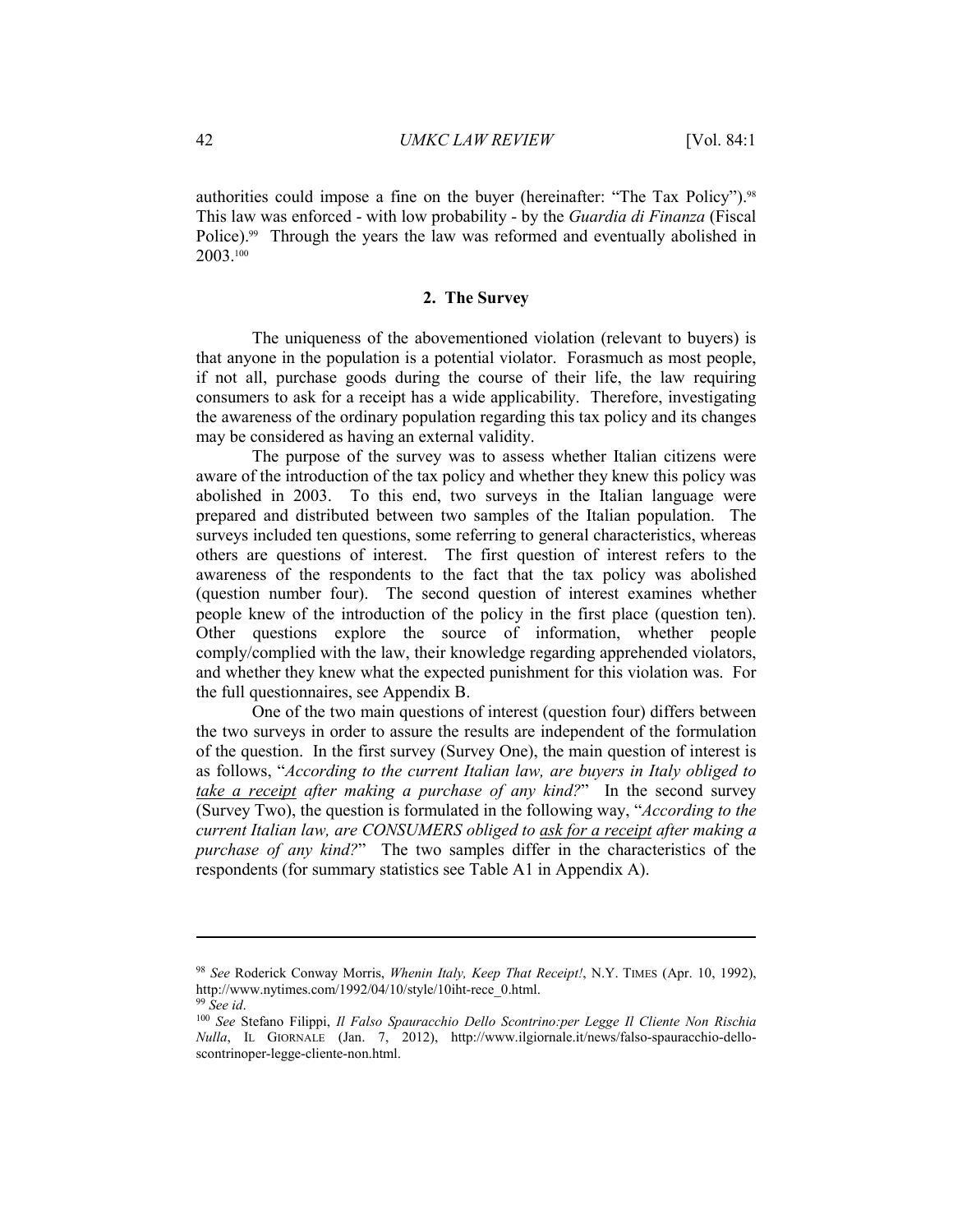## **3. Results**

The results demonstrate lack of awareness mainly with regard to the abolishment of the tax policy, but also of its initial introduction as well.101 In Survey One, around eighty-four percent of the respondents were either not aware the tax policy was introduced or that it was abolished.102 Moreover, seventy-two percent of the respondents, who believed the tax policy exists nowadays, stated they are still complying103 with this policy.

The results in Survey Two are mostly analogous to Survey One. About eighty-three percent of the respondents either stated the tax policy currently exists or that it was never introduced.104 Furthermore, seventy-eight percent of those who were not aware of the abolishment of the tax policy suggested they currently comply with it.105

Interestingly, the results demonstrate that media is an important source of information regarding the existence of the tax policy in both surveys. Furthermore, the results suggest the respondents are quite well informed regarding the prescribed punishment for this violation (for the complete results of the two surveys see Table A1 in Appendix A).

# **4. Limitations**

The two samples are not randomly depicted from the Italian population hence it might be argued that they are not representative of the entire population. Nevertheless, there is still some variation in age, levels of education, and living area of the respondents. Furthermore, the discussed tax policy is relevant to all the respondents in the two samples, as much as it is relevant to the general Italian population. Therefore, it is asserted that those results have an application beyond the sample.

#### **5. Discussion**

The results of the survey are striking and suggest, contrary to the rational choice theory, that potential violators might indeed have bounded rationality. To be precise, the abovementioned results suggest people are not perfectly informed of policy changes made by the authorities. In the example of the Italian tax policy, the majority of the respondents are not aware that the policy, which

<sup>&</sup>lt;sup>101</sup> *See infra* Table A1, Appendix A.<br><sup>102</sup> *Id.* One concern might be that people do not reveal their true behavior believing they are breaching the law. However, since the survey is anonymous and the respondents are clearly informed about this before providing their answers, this might not be a significant problem. 104 *Id*. 105 *Id*.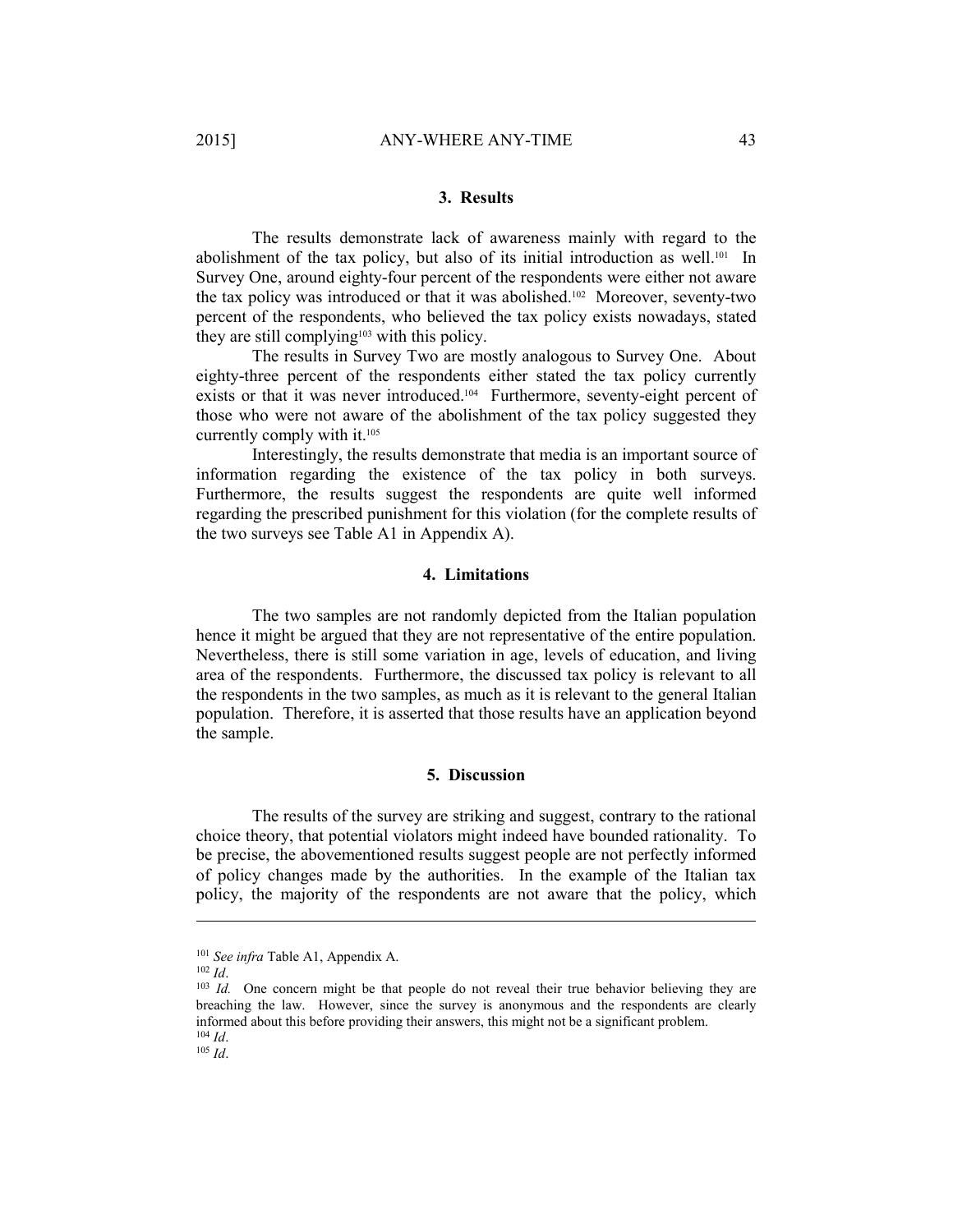threatens them with a fine, no longer exists. Some of those people not only lack the awareness, but also in fact comply with a non-existent law.

Inasmuch as the suggested policy in this paper targets offenders' awareness of the ambiguity, it is of outmost importance to guarantee they are familiar with the changes in the enforcement methods. Otherwise, the introduction of ambiguity might have little or no effect on crime. For this reason, and following the presented findings of the survey, the current section discusses the availability heuristics and the ways to increase criminals' awareness of the suggested policy, which in turn is expected to intensify its effect.

## **6. Increasing Awareness through Availability Heuristics**

Amos Tversky and Daniel Kahneman discussed the rules-of-thumb people use while judging frequencies and probabilities.106 The world is uncertain and people often face the need to assess the probability or frequency of an event.<sup>107</sup> Since on the one hand, there is a great deal of information which needs to be processed and, on the other hand, not all the relevant information is available, people use life experience in order to develop mechanisms to cope with this reality. For instance, people know that it is easier to recollect high frequency events compared to rare events.108 In addition, more likely events are perceived as easier to imagine. Lastly, there is a stronger associative connection when two events frequently occur together.<sup>109</sup>

The abovementioned experiences lead to the rule-of-thumb of "availability" – the assessed frequency or likelihood of an event depends on the simplicity with which it can be retrieved from one's mind. Although useful, availability is not always a valid tool since it is influenced by other factors that might be unrelated to the actual frequency of an event. Hence, the usage of this short cut leads to systematic biases. For instance, a person might assess the frequency of divorce based on the rate of divorce among his acquaintances. Not surprisingly, this estimation might be different from the actual frequency and only by chance is this person acquainted with a great deal of divorced couples.110

The availability heuristics has an effect in many areas of life, and has already been analyzed in the context of criminal law.111 The behavioral approach does not follow the concept that potential criminals are fully rational and make decisions based on complete and accurate information.112 Still, it is rather accepted that offenders make some calculations of expected costs and benefits of

<sup>106</sup> *See generally* Tversky & Kahneman, *supra* note 16, at 207. 107 *See id.*

<sup>109</sup> *Id.* 110 *Id.* 110 *Id.* 111 *See* Jolls, Sunstein, & Thaler, *supra* note 14, at 1545. <sup>112</sup> *Id* at 1538.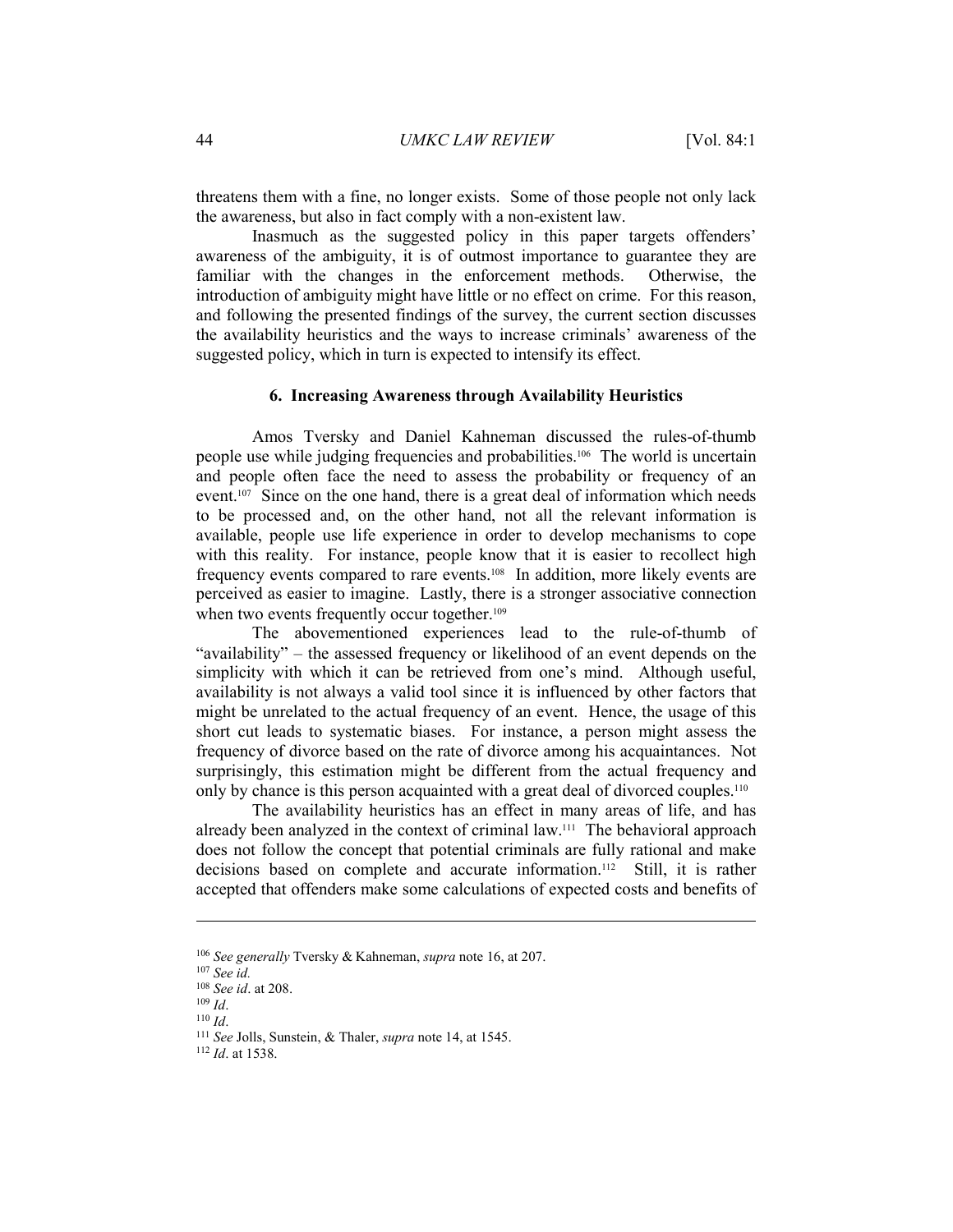crime. However, due to their bounded rationality, potential criminals might assess the probability of the expected punishment based on the availability of the relevant information to them. Inevitably, this information may be not related to the actual probability and thus, lead to mistaken judgment.<sup>113</sup>

Nonetheless, the abovementioned biases are believed to be systematic as opposed to random. Thus, Jolls, Sunstein, and Thaler suggest making enforcement policy more visible.<sup>114</sup> For instance, instead of using small and less costly parking tickets, they offer to place noticeable colored parking tickets with the word "VIOLATION" on side window shields.115 They assert that this kind of policy would deter forbidden parking more efficiently by making the punishment very visible and available for others to see.<sup>116</sup> In addition, they suggest using "community police" who will be patrolling streets by walking rather than driving.117 This makes the police more visible, and as a result might deter potential criminals without altering the actual probability of detection.<sup>118</sup>

In this paper it is suggested to make visible and salient the randomness of the detection rather than its probability *per se*. The problem in manipulating the perceived probability of detection lies in the famous question presented by Gordon Tullock: "Can you fool all of the people all of the time?"119 This kind of policy might have a too short-term effect. Since the actual probability is held constant, not much time will pass before the potential criminals would realize what is made available to them is not a representation of the actual risk of apprehension and, all the more so, in light of the known learning process people are going through in new circumstances. The latter would assist potential offenders to update their perceived probability of apprehension and cease responding to the manipulation.

Thus, it is suggested not to merely deceive offenders regarding the state of the world but to create an environment in which they are not capable of estimating their apprehension probabilities, and make them constantly aware of this. This might be achieved by publicizing the measures presented in Section III.A, and stressing the fact that unlike before, those measures are used in a random manner without a concrete pattern and that any offender can be apprehended at any time. It might even be useful to give this policy a "catchy" name such as "*any-where any-time*" policy that might be better kept in mind and in turn, more easily recollected.

<sup>113</sup> *Id.*<br>
114 *Id.*<br>
116 *Id.*<br>
<sup>117</sup> *Id.*<br>
<sup>118</sup> Gordon Tullock, Comment, *Can You Fool All of the People All of the Time?*, 4 J. OF MONEY,<br>
<sup>119</sup> Gordon Tullock, Comment, *Can You Fool All of the People All of the Time* CREDIT AND BANKING 426, 426 (1972).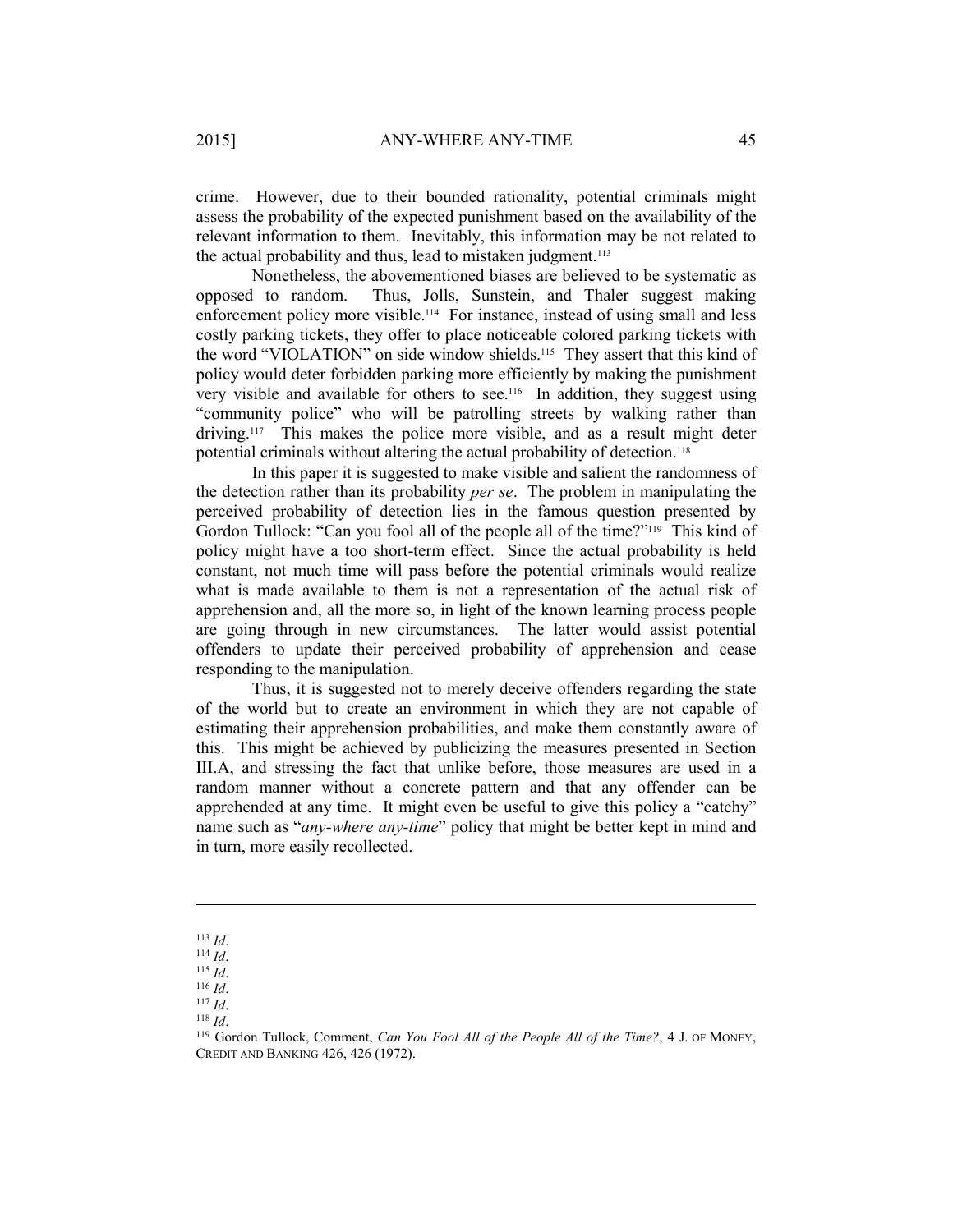## 46 *UMKC LAW REVIEW* [Vol. 84:1

Furthermore, the publicity should be made through all possible channels to cover a higher percentage of the criminal population. Namely, different forms of media should be used, short "advertisements" on television, in newspapers, whether online or in print, billboards on the roads, in public transportation stations, etc. In addition, occasionally some arrests should be publicized to emphasize that this policy actually detects criminals. The role of the press in people's awareness is captivatingly described by Bernard Cohen: "It may not be successful much of the time in telling people what to think, but it is stunningly successful in telling its readers what to think *about*."<sup>120</sup> Therefore, the new policy would be thought and spoken about and would consequently reach criminals' consciousness directly and indirectly through hearing people talking about it on the streets.

Since the media might have different interests than law enforcement authorities, the latter should become "availability entrepreneurs." Availability entrepreneurs are people or organizations that are using the availability heuristics to promote their interests, such as firms in the private sector or lobbyists trying to advance certain regulations. One famous example of promotion of laws using the availability heuristics is the Love Canal example.121 With the help of an "availability entrepreneur" who used media and political pressure, a law was passed, state budget was wasted, and negligible environmental problems became a number one hazard.122 This anecdotal example demonstrates the powerful effect availability has on human behavior.<sup>123</sup>

Another somewhat different example is the lobbying strategy of the new Supreme Court of Mexico established in 1994. In order to restore people's trust in the government, the Mexican officials made extensive reforms to the judicial system.<sup>124</sup> As a result of lack of media coverage, however, society was not properly aware of the reforms and kept perceiving the Supreme Court as submissive to the executive power and inaccessible to most people.<sup>125</sup> In order to correct this perception and enable promotion of Court's interests, the latter pursued a publicizing strategy to raise the awareness of people to the new reforms.126 This was done through the Court's own Office of Public Relations (DCS).127 The latter was advertising announcements regarding the court's autonomy, and publishing books, leaflets, comics, and videos of the Court's most

<sup>120</sup> BERNARD C. COHEN, THE PRESS AND FOREIGN POLICY 13 (1963). 121 Timur Kuran & Cass R. Sunstein, *Availability Cascades and Risk Regulation*, 51 STAN. L. REV. 683, 691-98 (1999).<br><sup>122</sup> Id. at 692, 696.

<sup>&</sup>lt;sup>123</sup> *Id.* at 692-93.<br><sup>124</sup> *See* Jeffrey K. Staton, *Lobbying for Judicial Reform: The Role of the Mexican Supreme Court in Institutional Selection*, 6-8 (UC San Diego: Center for U.S. Mexican Studies, Working Paper, 2003), http://www.escholarship.org/uc/item/30s2s2xj.<br> $^{125}$  Id. at 8.

<sup>&</sup>lt;sup>126</sup> *Id.* at 8-9.<br><sup>127</sup> *Id.* at 8-9.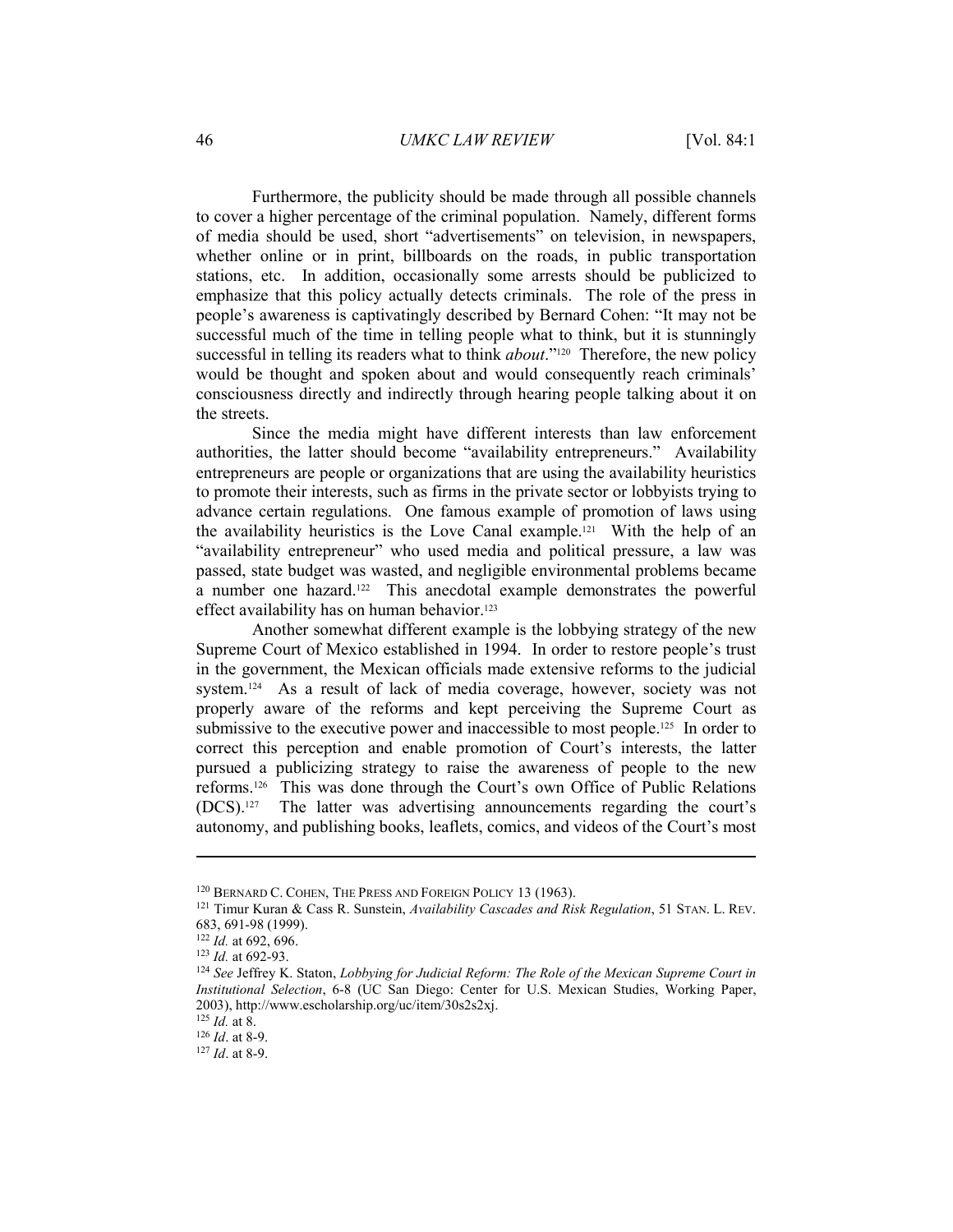prominent decisions.<sup>128</sup> Furthermore, the DCS issued routine press releases on pending and resolved cases.129 Some suggestive evidence demonstrates the success of this approach in promoting further judicial reforms.<sup>130</sup>

Therefore, this paper suggests that it might be efficient for enforcement authorities to act as "availability entrepreneurs," through its own Public Relation Office for example. The latter will ensure raised awareness of potential offenders to the new "*any-where any-time*" policy. This in turn, would intensify the effect of ambiguity-aversion and increase deterrence.

# **IV. POSSIBLE LIMITATIONS**

Even if criminals are indeed averse to ambiguity, there are some possible limitations of the policy that are addressed in the following sections.

# **A. Limited Expected Scope of Effect**

The suggested policy is expected to affect "street crimes" rather than all crimes. Namely, crimes that are usually committed indoor most probably will not be deterred by these policy changes.

There are a number of possible replies to this limitation. First, many of the street crimes are property crimes (e.g. car theft, theft from car, burglaries, etc.). In many countries property crimes constitute a large portion of total crimes.131 For instance, in Germany in 2002, around 50% of all reported crimes were theft.132 Thus, a policy that has the potential to deter this type of offense may reduce significant costs of crime.

Second, this paper suggests that a policy which targets different groups of crimes with different methods rather than offering a unified policy for all crimes might be more efficient. The rationale behind this suggestion is that different groups of crimes have special characteristics.<sup>133</sup> In turn, the responsiveness to law enforcement of criminals from these groups varies. Thus, instead of attempting to capture all criminals with one policy, it might be more efficient to think of different policies for different crimes.

<sup>&</sup>lt;sup>128</sup> *Id.* at 9.<br><sup>129</sup> *Id.* at 8-9.<br><sup>130</sup> *Id.* at 10.<br><sup>131</sup> In the US, in 2012, around 13,111,940 people reported being victims of property crimes. This may be compared to 3,575,900 people who reported being victims of violent crimes or 1,271,770 victims of serious violent crimes. *See* Jennifer L. Truman & Lynn Langton, *Criminal Victimization, 2013*, BUREAU OF JUSTICE STATISTICS 4 (2014). 132 Cornelius Nestler, *Sentencing in Germany*, 7 BUFF. CRIM. L. REV. 109, 114 (2003). 133 Chambliss, *supra* note 73, at 712-17.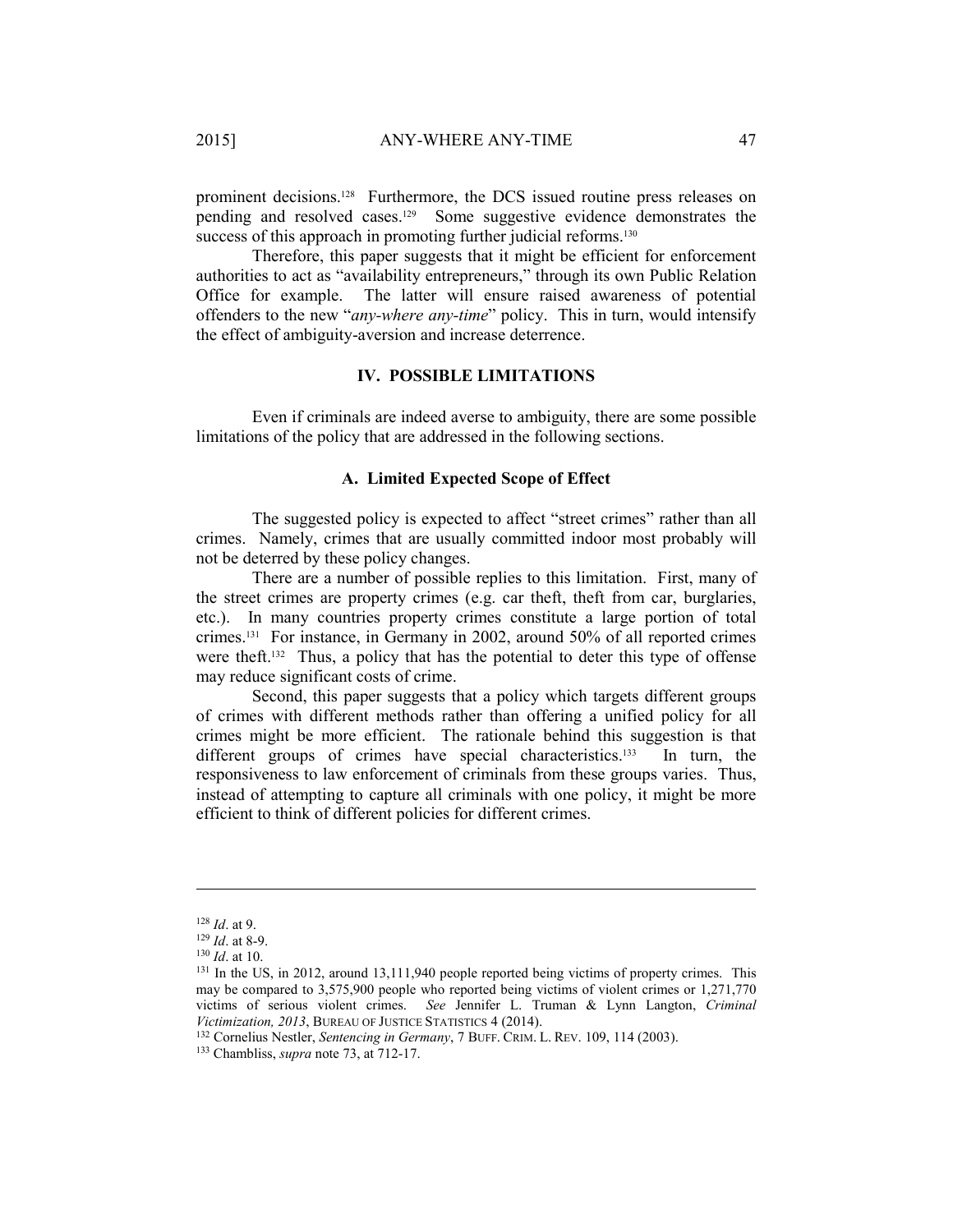#### 48 *UMKC LAW REVIEW* [Vol. 84:1

For instance, Isaac Ehrlich discusses in his paper the efficiency of discriminating penalties.134 He asserts that since some groups of criminals cannot be deterred, enforcement authorities should incapacitate them rather than trying to deter them.135 On the other hand, offenders who are responsive to enforcement should be dealt with using methods that are meant to deter crime.<sup>136</sup>

# **B. Existing Level of Ambiguity**

Some scholars assert that there is already an element of ambiguity in the enforcement system. Thus, the question arises, what is the contribution in introducing the ambiguity using the measures described in the previous section?

In order to offer a possible response to this limitation, different examples where ambiguity already exists should be examined. Anat Horovitz and Uzi Segal review some of those existing policies.<sup>137</sup> First, the most famous mechanisms used to create uncertainty are fake cameras and dummy police cars in the area of traffic control.138 This is indeed a useful mechanism in order to create ambiguity in the detection probability, however, it is limited to traffic control and does not extend to the "street crime" control. The second example is random searches at airports.<sup>139</sup> The authors present this policy as an illustration for the existing ambiguity, yet they explain that the deterrence achieved "by inspecting people and goods according to their 'assessed level of risk,' which is based on factors undisclosed to the public."140 The fact that the authorities do not disclose their assessment techniques does not make the policy random. Once the enforcement authorities target suspects by "assessed level of risk," there is a pattern that might be evaluated by the potential "offender" and remove the ambiguity element from the searches. Consequently, those searches will remain random only for the "innocents" who are not interested in understanding the undisclosed techniques. The third example is random tax auditing. Nevertheless, the authors do not assert it is random, rather they say that the tax authorities audit only a certain portion of all tax returns.141 Therefore, whereas tax audits usually have low probability, it is not necessarily random.

The above analysis demonstrates that although there is already an attempt to increase ambiguity of the enforcement methods, it is usually restricted to specific areas. Furthermore, from the description of "crackdowns" by

<sup>134</sup> *See* Isaac Ehrlich, *On the Usefulness of Controlling Individuals: An Economic Analysis of* 

<sup>&</sup>lt;sup>135</sup> *Id.* at 314-16.<br><sup>136</sup> *Id.* at 319.<br><sup>137</sup> *See* Anat Horovitz and Uzi Segal, *The Ambiguous Nature of Ambiguity and Crime Control*, 2 NYU J.L. & LIBERTY 541, 542 (2007).<br><sup>138</sup> *Id.* at 555.<br><sup>139</sup> *Id.* at 555 nn.28-29.<br><sup>140</sup> *Id.* at 555 n.28 <sup>141</sup> *Id*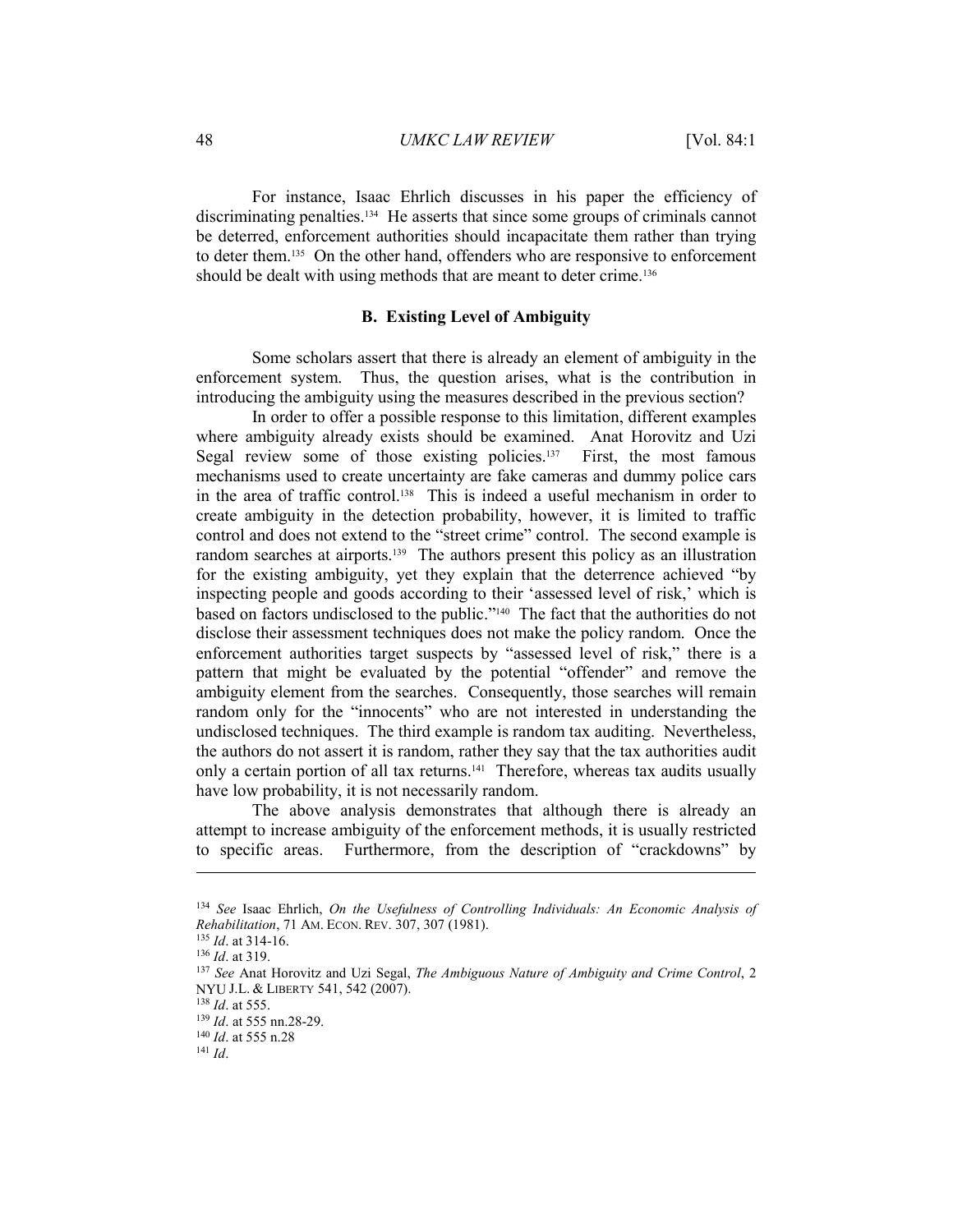Sherman, $142$  it seems that the police campaigns have a pattern as well and they cannot be accounted as truly random. Moreover, studies on the ambiguity aversion demonstrate that the higher the ambiguity, the stronger is the ambiguity aversion.143 Therefore, it is suggested that creating or increasing the level of ambiguity in the detection policy using the described instruments might increase the deterrence effect.

## **C. Learning Process**

Offenders, as other people, are going through a learning process in which they adjust to new circumstances. Thus, possible counterargument to the suggested policy might be that even if offenders are currently ambiguity averse, in time they will adjust to the new methods and the deterrent effect will diminish.

Nevertheless, this argument holds for any enforcement policy, even for the current one. If indeed offenders go through a learning process, this implies that they are already fully adjusted to the existing policy of detection. Thus, changing the current policy may improve the deterrence by introducing new circumstances to which the offenders still have not adjusted.

## **D. Possible Infringement of Civil Rights**

Another possible challenge to the suggested policy might be that it will infringe upon the civil rights of law-abiding people. In addition, publicizing such a policy may create a feeling of "state-police" and restrict people's selfexpressing behavior. This, in turn, might lead to a loss of trust in the enforcement authorities.

There are a number of possible responses to this concern. First, the suggested policy is analyzed for application in countries with a democratic regime. Those countries usually have strong safeguards of civil and human rights. Thus, a proper system of checks and balances will be in force. Furthermore, an informal body is already active in many of those countries, i.e. Ombudsman,144 enabling civilians to file complains on police misconduct. For instance, if minorities experience discrimination or harassment by police officers under this policy, these victims may file a complaint to the Ombudsman.

In addition, the police will be acting within the existing limits of power and under the rule of law. For instance, in countries where only those who exhibit suspicious behavior are followed by police intervention, these same

<sup>&</sup>lt;sup>142</sup> See Sherman, *supra* note 15.<br><sup>143</sup> Viscusi & Chesson, *supra* note 59, at 155; *see also* Camerer & Weber, *supra* note 54, at 325-26.<br><sup>144</sup> GABRIELE KUCSKO-STADLMAYER, EUROPEAN OMBUDSMAN-INSTITUTIONS: A COMPARATIV

LEGAL ANALYSIS REGARDING THE MULTI-FACETED REALISATION OF AN IDEA, 1-167 (Gabriele Kucsko-Stadlmayer ed., 2008).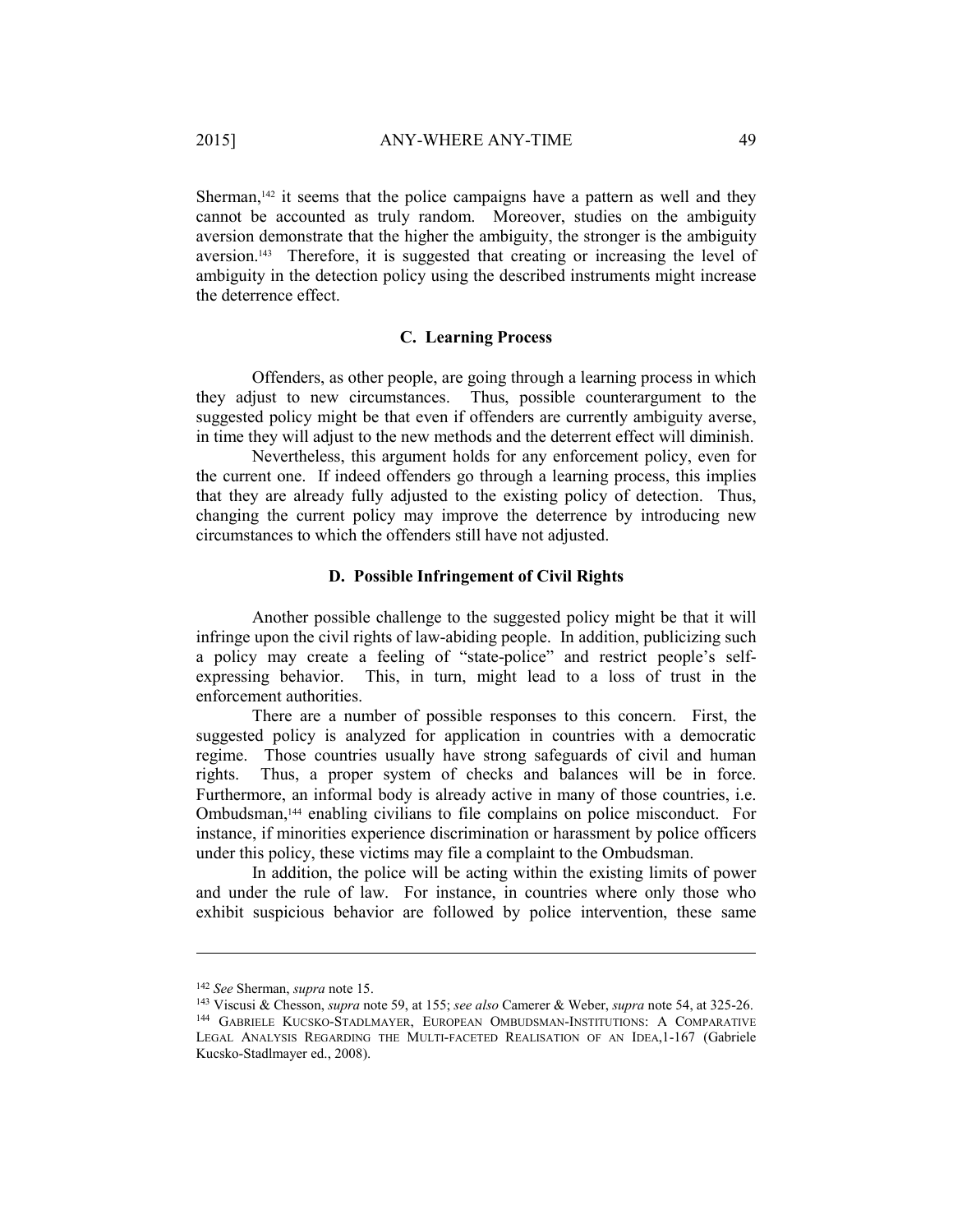people will also be the only ones to be addressed under the new policy. Police will not be allowed to interrupt the lives of law-abiding people. Thus, the new policy, which will monitor people randomly, is not expected to infringe civil rights more than the current policy. Consequently, as people will not be harassed in vain, there probably will not be a loss of trust in the enforcement authorities.

A second possible response is that for law-abiding people the current regime is already random. As discussed before, offenders might know the pattern of police work inasmuch as it concerns their risk of being detected. They are incentivized to learn the patterns of police force and reduce the uncertainty of committing crime. On the contrary, law-abiding citizens usually do not spend time studying the patterns of police work. They also do not learn it passively by being arrested. For this part of the society, as long as police are not present everywhere, their presence is random. Consequently, introducing ambiguity into the probability of detection by converting police monitoring work to random activity should only affect criminals.

# **E. Legitimacy**

A similar, albeit separate, counterargument for the suggested policy is the possible lack of legitimacy in randomizing police work. For instance, in the U.S. the tax authorities, the Internal Revenue Service (IRS), introduced random auditing.145 Under the new policy, people were audited at random rather than according to some calculations that chose suspicious people for auditing.146 Honest taxpayers challenged the legitimacy of this kind of policy due to the inconvenience of being audited.<sup>147</sup> In addition, their argument was that instead of following an efficient "formula" which selects suspicious people for auditing, law-abiding people were harassed by the IRS authorities.<sup>148</sup>

As mentioned previously, the suggested policy addresses the monitoring methods, while offering to keep the investigating methods intact. Namely, police will continue investigating committed crimes based on existing evidence ("formula"), thus, not disregarding actual suspects. Whereas regarding the legitimacy of making monitoring random, a possible response rests in the legitimacy of the current policy. As long as there is no absolute police presence, the areas patrolled under regular policy are limited, which means the other areas are discriminated against. This is done, however, based on contemporary needs, e.g. calls for assistance or more problematic areas. As explained previously, the problematic areas would still receive special attention, yet, in a random manner.

<sup>145</sup> IRS Audits, INTERNAL REVENUE SERVICE, http://www.irs.gov/Businesses/Small-Businesses-&- Self-Employed/IRS-Audits (last updated July 10, 2015). I would like to thank Jeffrey Rachlinski for this constructive example.<br> $\frac{146}{1}$  *Id.* 

<sup>146</sup> *Id*. 147 *Id*. 148 *Id*.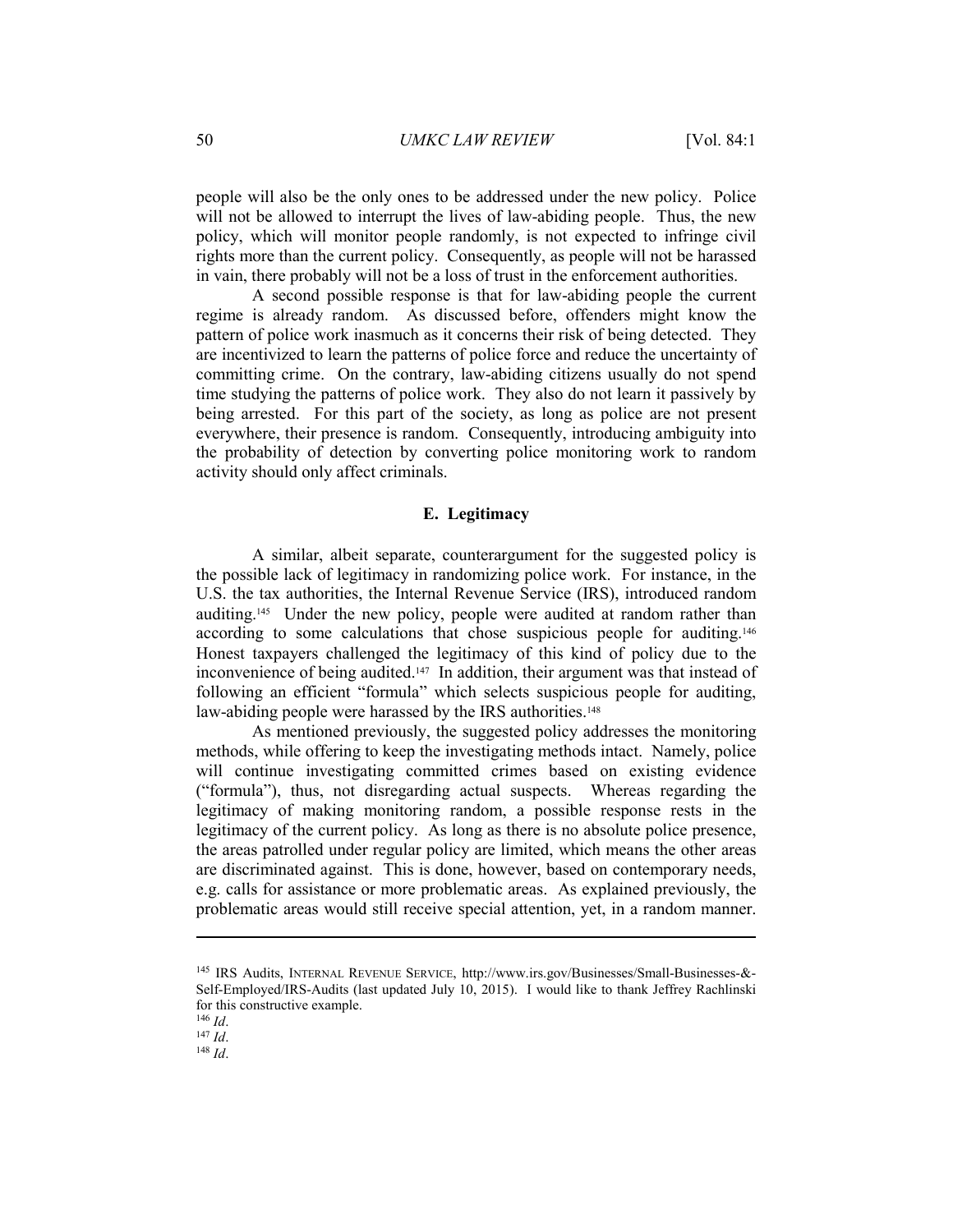Furthermore, the fact the new policy would also cover other areas might even increase the legitimacy of monitoring decisions. The reason for that is minimization of the crime displacement risk. Thus, there is a rationale justifying the new policy, and in turn, increasing its legitimacy.

## **F. Contrasting Biases**

A somewhat different counterargument against the suggested policy is that there are other biases, which may work in the opposite direction and distort the effect of ambiguity aversion. One such bias is overconfidence.149 Criminals might be overconfident regarding their chances to escape the enforcement authorities and hence, not be deterred by the new policy.

Nevertheless, despite this bias, the policy might still be effective. First, as suggested by Nuno Garoupa, the same overconfidence bias also leads those offenders to take fewer precautions to escape from the law enforcement that makes their detection easier.<sup>150</sup> Second, the suggested policy does not deal with the probability of detection as such, but with ambiguity aversion of criminals. Namely, whereas offenders might underestimate their probability of being apprehended in regular circumstances, the new policy will attempt to eliminate their sense of capacity to know those probabilities. Third, the empirical evidence suggesting there is a deterrence effect implies that the overconfidence problem is not so burdensome. Otherwise, since the actual probability of getting punished is almost never approaching one hundred percent, with vast overconfidence one should observe a very weak or non-existing deterrence effect.

## **G. Comparative Ignorance Hypothesis**

Craig Fox and Amos Tversky challenged the ambiguity aversion phenomenon and proclaimed that its effect exists only in a comparative setting.151 That is, people express ambiguity aversion in circumstances where they have a choice between clear and vague prospects.152 On the contrary, evaluation of an uncertain event in isolation from other choices leads to assessment of its likelihood while disregarding the vagueness of the event.153 The authors called this phenomenon "comparative ignorance hypothesis" and supported it with experimental evidence.<sup>154</sup>

<sup>&</sup>lt;sup>149</sup> *See* McAdams & Ulen, *supra* note 12, at 17.<br><sup>150</sup> Nuno Garoupa, *Behavioral Economic Analysis of Crime: A Critical Review*, 15 EUR. J. LAW ECON. 5, 9 (2003).<br><sup>151</sup> Craig R. Fox & Amos Tversky, *Ambiguity Aversion and Comparative Ignorance*, 110 Q. J.

ECON. 585, 585 (1995).<br><sup>152</sup> *Id.*<br><sup>153</sup> *Id.* at 587-88.<br><sup>154</sup> *Id.* at 585, 588-98.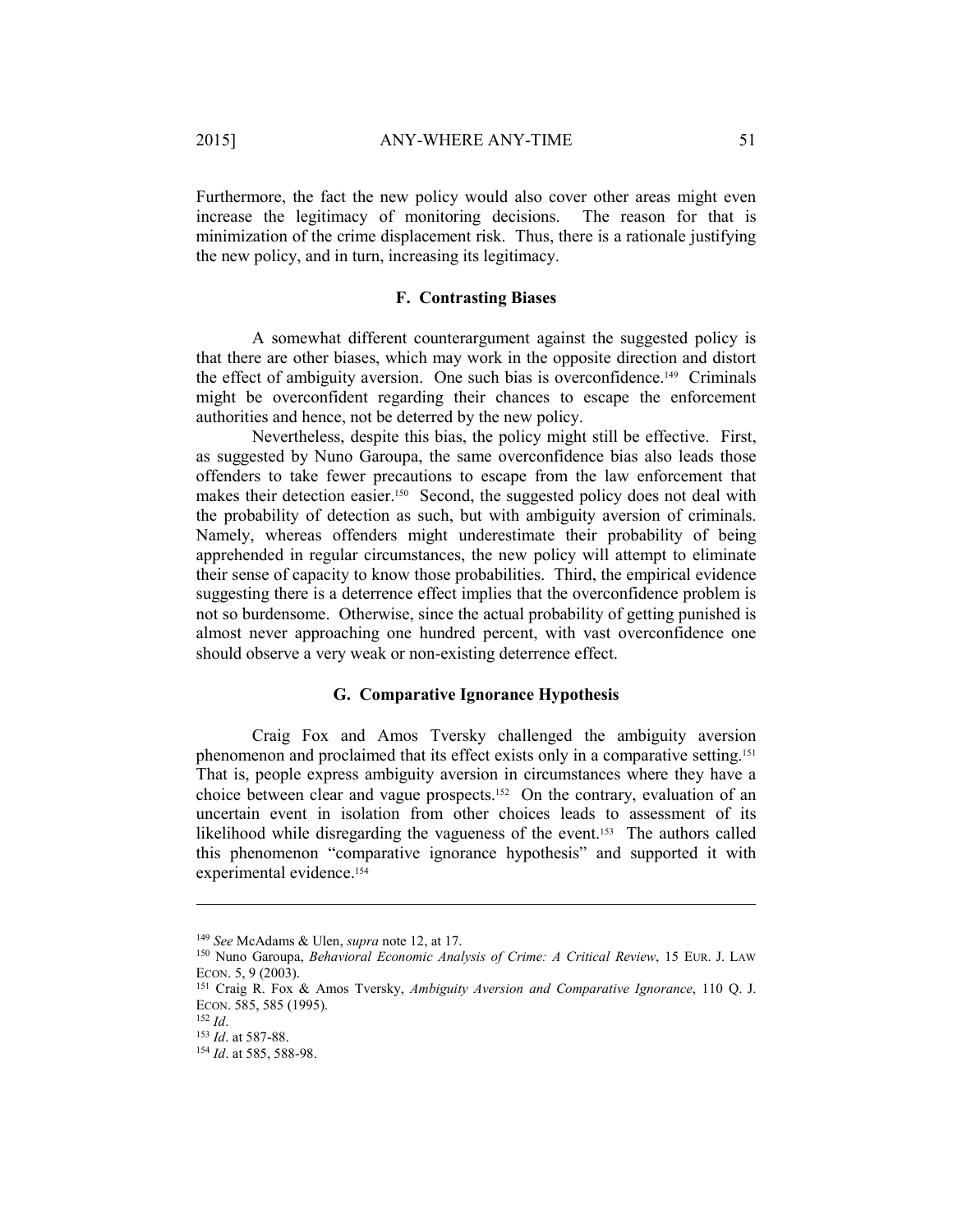## 52 *UMKC LAW REVIEW* [Vol. 84:1

Relying on the comparative ignorance hypothesis, one might argue that introducing ambiguity aversion into the probability of detection would not affect potential criminals. However, there might be two possible replies to this counterargument. First, as discussed previously, Lougharn, et al. present empirical evidence that real offenders are ambiguity averse in the context of their decision whether to commit a crime.155 On the one hand, a conceivable explanation might be that the results of Fox and Tversky are relevant only in the context of gains, while in cases where people face expected losses (as criminals do) there is ambiguity aversion even in a non-comparative setting.156 On the other hand, a possible account of the results might be that due to a learning process, offenders perceive their choices (vague vs. risky) as comparable.157

Second, even under the assumption that the effect is stronger in a comparative prospect, it is possible to publicize the new ambiguous monitoring policy while framing it as a comparative policy. To be precise, the new policy might be presented as a transformation from risky apprehension to random police methods, which no longer can be predicted. As a result, it might intensify the ambiguity aversion effect and serve as a crime deterrence mechanism.

# **V. CONCLUDING REMARKS AND OUTLOOK**

The probability of apprehension and punishment plays an important role in crime deterrence. This component includes the efficient function of different enforcement agents, i.e. police, prosecution, courts and lastly, correction agencies.158 Even though the severity of the imposed punishment is relevant in the crime control discussion, it seems as if it has a less significant impact on criminals. Consequently, the discourse on the enforcement policy should focus on the efficiency of agents involved in controlling the probability of detection and punishment.

Police force is the first authority to respond to crime. They are responsible to initiate the action of the law enforcement system. In order to enable the other agents to act against misconducts, they need to commence monitoring and investigation<sup>159</sup> of crimes. While other stages are important as

<sup>&</sup>lt;sup>155</sup> Lougharn et al., *supra* note 15, at 1029-30.<br><sup>156</sup> In their paper, Fox and Tversky, *supra* note 151, framed all the experiments as gains. The Prospect theory suggests however, that people have different preferences when facing gains or losses, Kahneman and Tversky, *supra* note 42. Thus, it is suggested that people might be ambiguity averse even without a comparative setting once it is framed as a loss.<br><sup>157</sup> It is probable that during criminals' "career" the perceived probabilities of apprehension are

becoming more certain. Hence, they are acting in a comparative world where they may prefer the clearer event of risk as compared to the initial vague situation. 158 In this paper, "correction agencies" refers to the authorities in charge of executing the imposed

sanctions, whether it is imprisonment, collection of fines, or other sanctions.<br><sup>159</sup> In some of the EU countries, prosecution has a considerable role in the investigation of crimes

once they were reported or discovered by the police.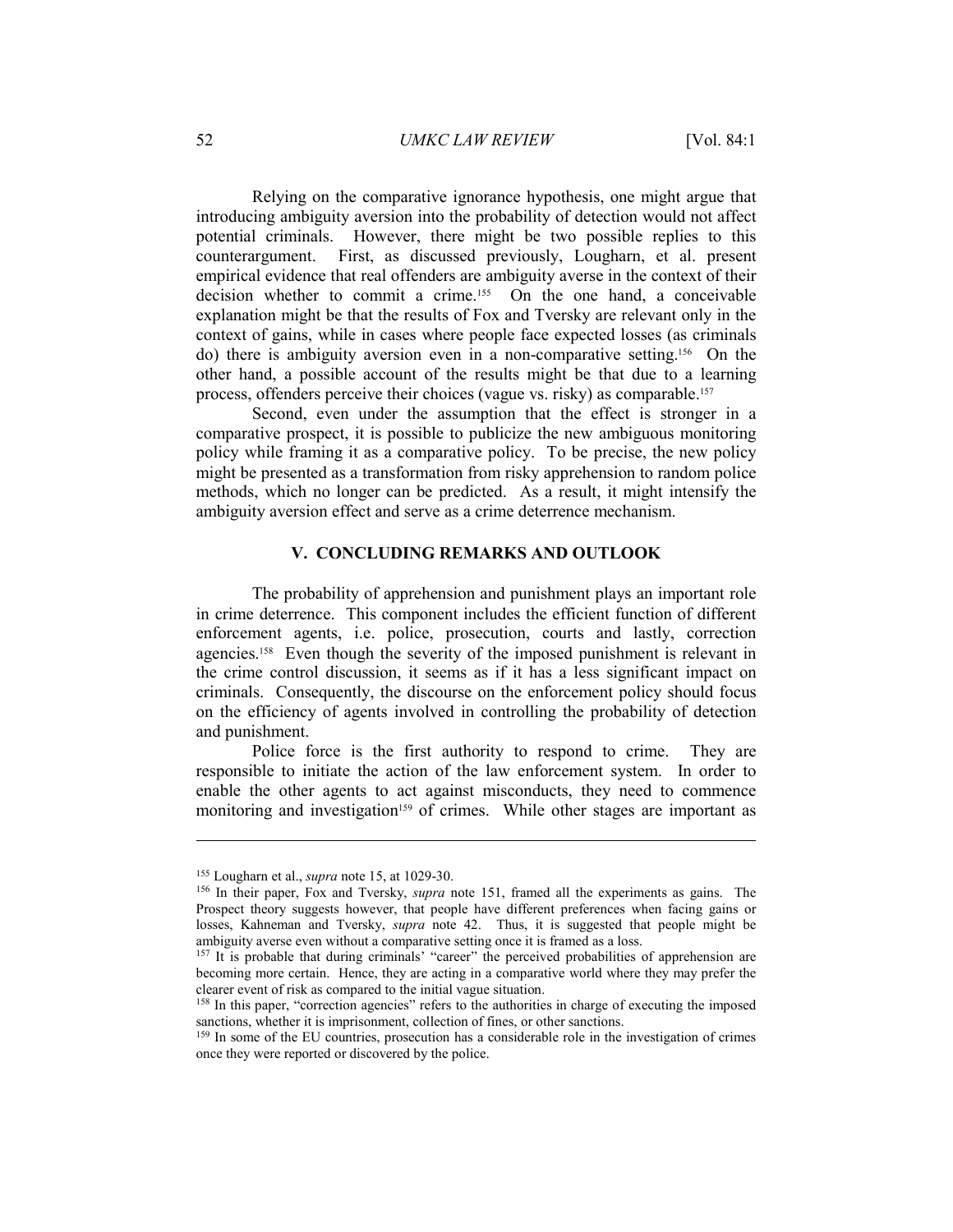well for crime control, police is the inevitable first phase without which the enforcement system cannot begin to function. This notion is supported by empirical evidence, discussed in this paper, which demonstrate the effect of the police on crime.

Despite its importance, it is not an easy task to increase police efficiency. It entails high tangible and social costs. Forasmuch as enforcement authorities act within a limited budget, this concern cannot be disregarded, all the more so when countries face crisis, such as the EU fiscal turmoil. Thus, this paper discusses the possibility of introducing somewhat different policing methods in order to enhance deterrence while saving costs of constant police presence.

The suggested policy changes are based on the behavioral law and economics approach and on empirical evidence supporting the fundamental elements of this policy. Distinct from the classic assumption of the rational agent, the behavioral approach recognizes the limitations in the human cognition. In accordance with this approach people have bounded rationality and when facing uncertain decisions, they tend to apply rules of thumb. The latter, albeit useful to cope with the cognitive limitations, might lead to erroneous judgments. Yet, those errors are systematic, and thereby, predictable.

In the past decades behavioral scholars discussed the relevance of heuristics and biases in the criminal framework. They assert that even though offenders' perception of risks is influenced by heuristics, they still make some assessments of costs and benefits. Therefore, behavioral studies focus on analyzing which and how those heuristics might affect criminal conduct. Nevertheless, the question in what manner heuristics influence offenders is not the only interesting inquiry in the context of criminal law. The next step should be investigating the possibilities in which these findings may assist in designing a better crime control policy, and this is attempted in this paper.

Vast empirical evidence has established the notion that people are ambiguity averse, and tend to avoid choices that are uncertain to them. This phenomenon has been extended also to the framework of criminal law. Subsequently, a few studies offer to introduce ambiguity into the probability of detection, and present empirical evidence that this uncertainty has a deterrent effect. In contribution to these studies, this paper elaborates on the structured policy changes which would introduce ambiguity into the probability of detection. Furthermore, the present paper presents evidence that potential violators in the tax policy area are not aware of policy changes. Forasmuch as awareness is crucial for the efficiency of ambiguity in deterring crime, this kind of problem needs to be addressed. Therefore, this study discusses the ways to use availability heuristic in order to increase criminals' awareness of the new policy. Finally, this study carefully deliberates possible limitations of this type of policy and attempts to reconcile those objections. There is a scope for further research of the costs of publicity and its optimal usage.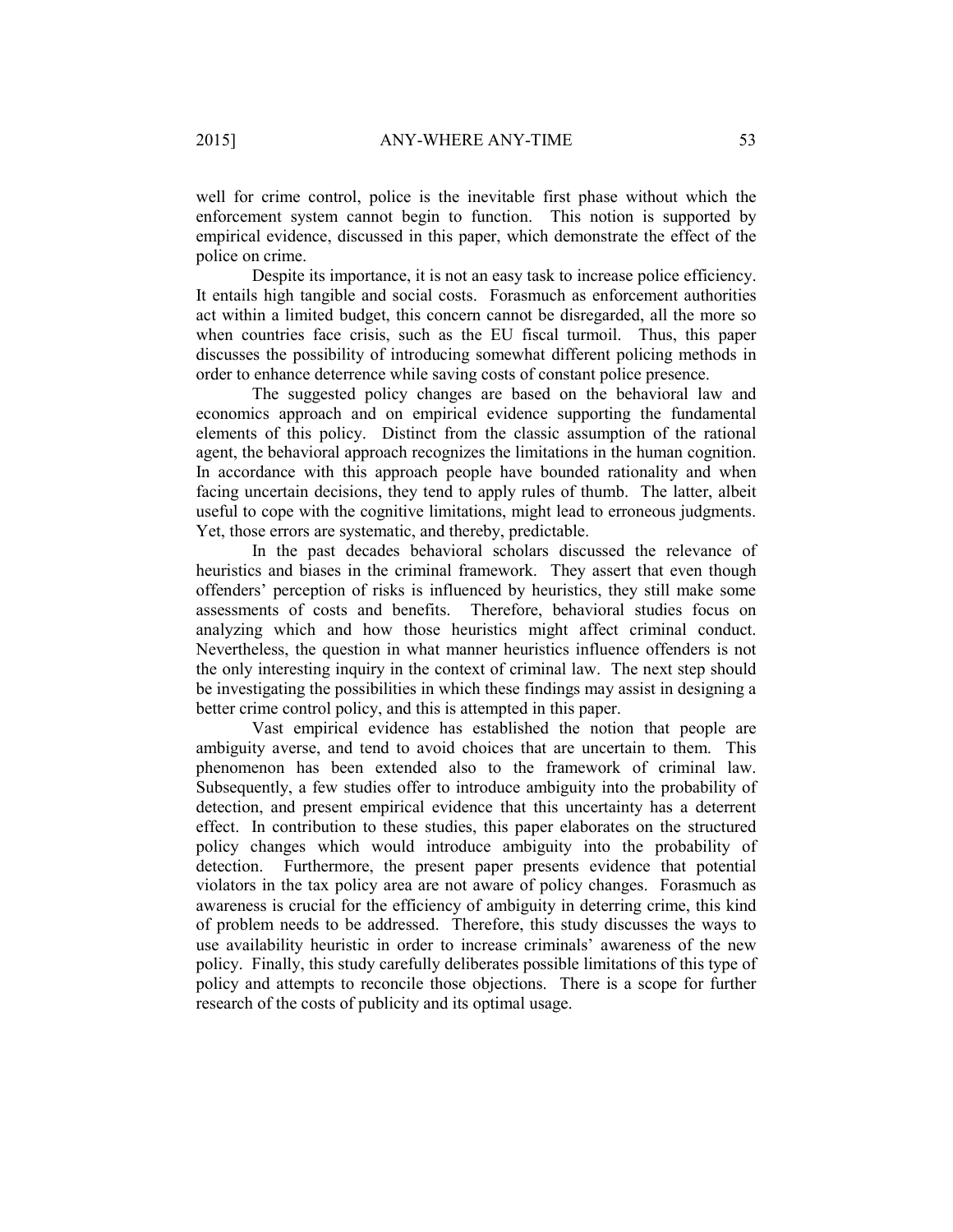# **APPENDIX A**

# **Table A1: Survey Results**

| Variable                                | <b>Survey 1</b> | <b>Survey 2</b> |
|-----------------------------------------|-----------------|-----------------|
| Number of respondents $N$               | 76              | 139             |
| Age                                     |                 |                 |
| Average age                             | 36              | 40              |
| Min. Age                                | 20              | 19              |
| Max Age                                 | $\overline{63}$ | $\overline{65}$ |
| <b>Maximum education level</b>          |                 |                 |
| High school                             | 17%             | 21%             |
| University                              | 83%             | 77%             |
| Other                                   | $\overline{a}$  | $1\%$           |
| Gender (% of Male)                      | 53%             | 72%             |
| Area (most of life)                     |                 |                 |
| North Italy                             | 64%             | 69%             |
| South Italy                             | 31%             | 30%             |
| Outside Italy                           | 5%              | $1\%$           |
| <b>Existence of the policy nowadays</b> |                 |                 |
| Yes                                     | 83%             | 72%             |
| <b>Source of Information*</b>           |                 |                 |
| Family                                  | 22%             | 20%             |
| Friends                                 | 11%             | 6%              |
| Media                                   | 23%             | 39%             |
| School or University                    | $8\%$           | 7%              |
| Other                                   | 30%             | 29%             |
| <b>Punishment for Non-Compliance*</b>   |                 |                 |
| Warning                                 |                 | $\frac{5\%}{ }$ |
| Fine                                    | 80%             | 86%             |
| Prison                                  | 2%              | $1\%$           |
| <b>Community Service</b>                |                 | $1\%$           |
| Probation                               | $\overline{a}$  | $\overline{a}$  |
| Other                                   | 2%              | $2\%$           |
| Do not Know                             | 9%              | 6%              |
| Knowledge about the rate of detection*  |                 |                 |
| None                                    | 69%             | 74%             |
| 1                                       | 14%             | 14%             |
| $2 - 10$                                | $9\%$           | 9%              |
| 11 or more                              | $\overline{a}$  | 3%              |
| Compliance*                             |                 |                 |
| Friends Comply                          | 58%             | 51%             |
| Self-Compliance                         | 77%             | 78%             |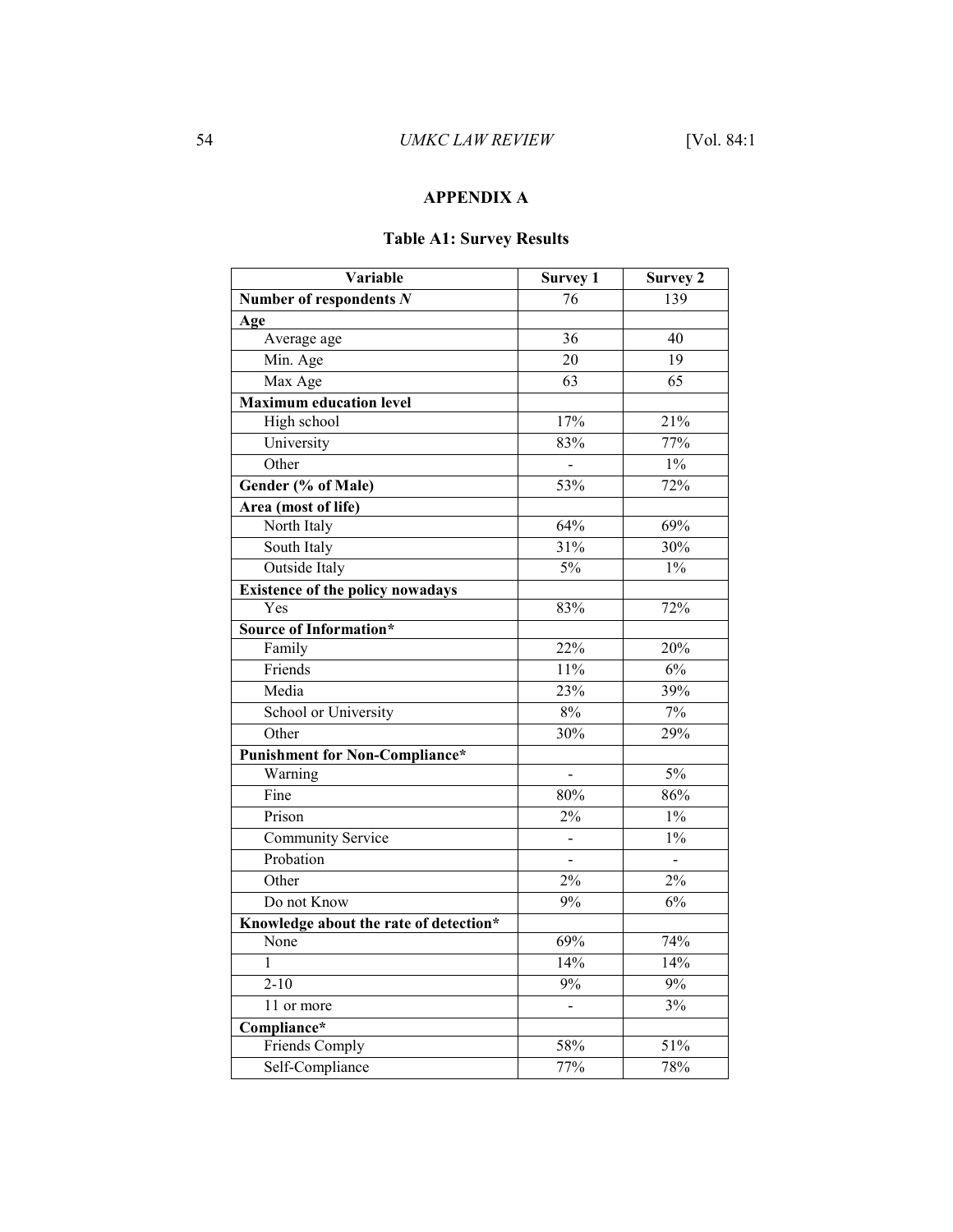| <b>Existence of the law in the past**</b> |       |
|-------------------------------------------|-------|
|                                           | $5\%$ |

*Source*: This table is a summary of the data collected and analyzed by me through a survey.

Note: Only the people who stated that the policy currently exists were required to answer the questions marked with \*. Therefore, the percentage presented in the table regarding these questions is the number of respondents choosing this option/the number of respondents who answered this question. The results of the last question, marked \*\*, refer to the respondents who said the law did not exist/the responded who stated the law does not exists now.

#### **APPENDIX B**

## **Original - Survey 1 (and in brackets the changes made in Survey 2):**<sup>160</sup>

Questo sondaggio ti farà delle domande riguardo a una particolare legge italiana. Ci sono nove domande e ti richiederà approssimativamente due minuti per completarlo. Le risposte che darai in questo sondaggio sono anonime e saranno usate solo in forma aggregata (il che significa che le risposte non verranno esaminate una per una, ma saranno prese in considerazione le risposte di tutti coloro che parteciperanno al sondaggio). Non verrai identificato in alcun modo per le risposte che darai. I dettagli demografici come l'età, sono raccolti sono con lo scopo di determinare tendenze generali riguardo ai dati, non per identificarti. Per assicurare che le tue risposte sono assolutamente confidenziali, il codice IP (il codice che è unico per ogni computer) non sarà collegato ai dati. Grazie per il tuo contributo a questa ricerca.

Se tu fossi interessato a ricevere i risultati generali di questo sondaggio o per qualsiasi domanda riguardo all'argomento scrivi a

1. Quanti anni hai e Qual è il tuo livello di istruzione? (per esempio: 22, scuola superiore)

 $\mathcal{L}_\text{max}$  and  $\mathcal{L}_\text{max}$  and  $\mathcal{L}_\text{max}$  and  $\mathcal{L}_\text{max}$  and  $\mathcal{L}_\text{max}$ 

2. Genere

- $(1)$  F (2) M
- 3. In quale area geografica italiana hai vissuto maggiormente?
	- (1) Nord Italia
	- (2) Sud Italia

<sup>160</sup> The survey was prepared by the author and translated with the help of Anna Barbanti.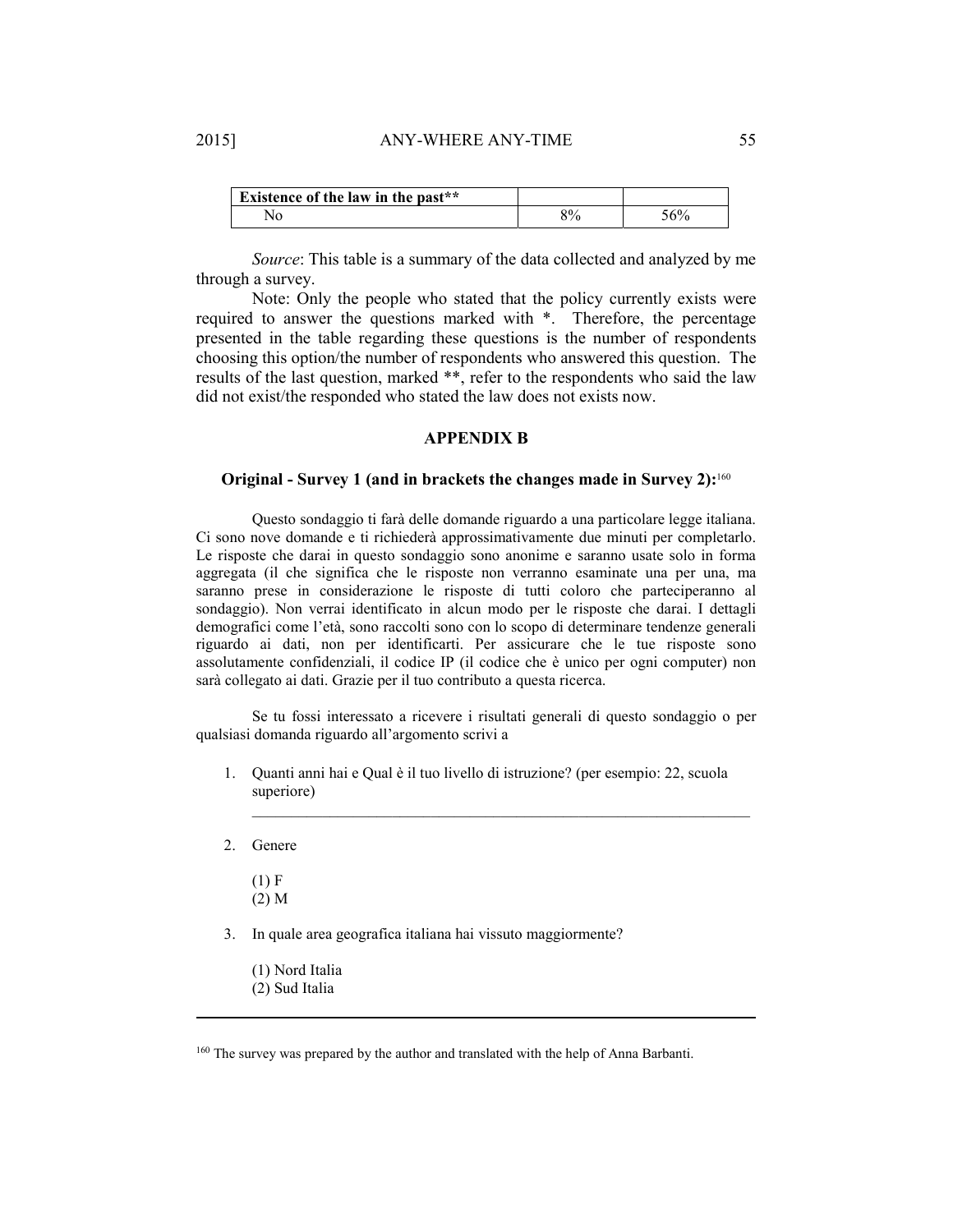(3) Fuori dall'italia

4. In accordo con l'attuale legge italiana, ci sono in Italia consumatori obbligati a prendere una ricevuta (scontrino) dopo aver fatto un acquisto di qualunque genere?

**[Survey 2: In accordo con l'attuale legge italiana, i CONSUMATORI sono obbligati a richiedere una ricevuta (scontrino) dopo aver fatto un acquisto di qualunque genere?]** 

(1) Si

(2) No

Se ha risposto "SI" alla domanda 4, continui a rispondere alle domande da 5 a 9, altrimenti passi direttamente alla domanda 10.

- 5. Come sei venuto a conoscenza di questa legge?
	- (1) Famiglia (2) Amici (3) Telegiornale
	- (4) Scuola o università
	- (5) Altri
- 6. Qual è la massima pena per non aver rispettato questa legge/regola? **[Survey 2: Qual è la massima pena che puo' essere imposta a un CONSUMATORE per non aver rispettato questa legge/regola?]** 
	- (1)Un richiamo (2) multa (3) Prigione (4) servizio socialmente utile (5) libertà vigilata (6) altri (7) non lo so
- 7. Quante persone conosci che sono stati colti o puniti per non aver rispettato questa legge/regola?
	- (1) Nessuno (2) 1 (3) 2-10 (4) 11 o più
- 8. I tuoi amici rispettano questa legge/regola?
	- (1) Si (2) No
- 9. Tu rispetti questa legge/regola?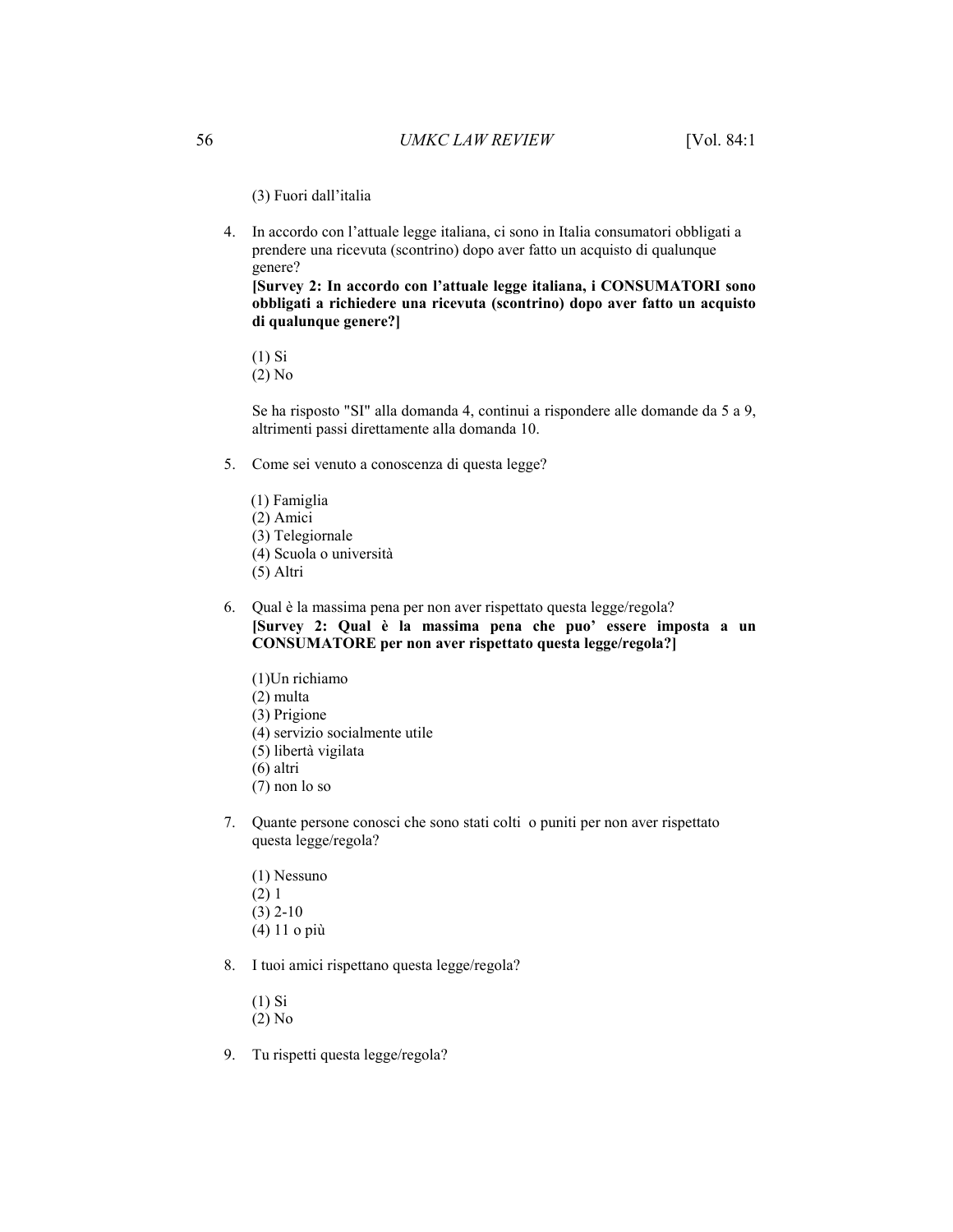(1) Si (2) No

10. Questa legge/regola è esistita in passato?

(1) Si

(2) No

Grazie per la tua partecipazione a questo sondaggio. Le tue risposte sono confidenziali. Se tu fossi interessato a ricevere i risultati generali di questo sondaggio o per qualsiasi domanda riguardo all'argomento scrivi a elena.reznichenko@edle-phd.eu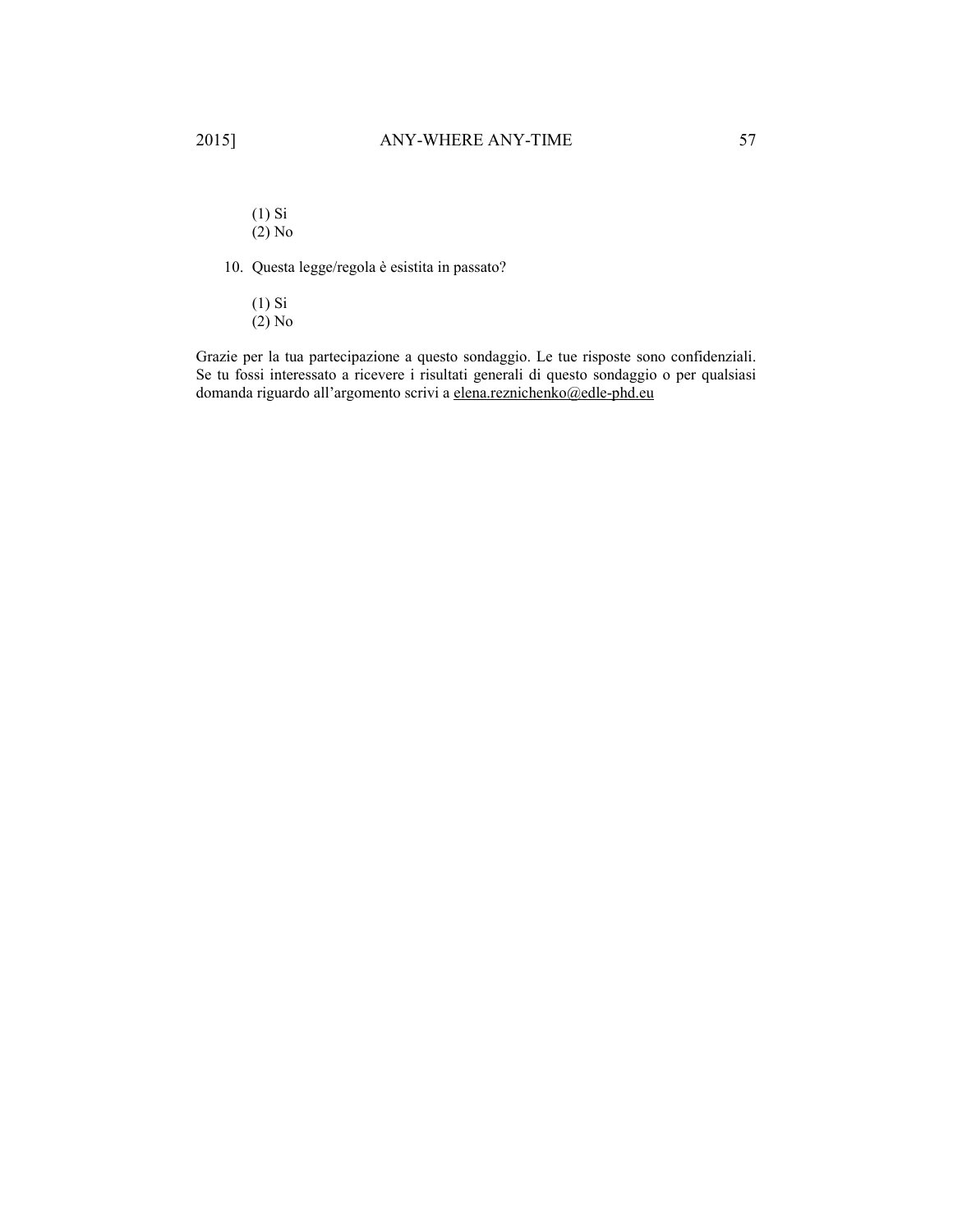## **Translated to English – Survey 1(and in brackets the changes made in Survey 2):**<sup>161</sup>

This survey asks you questions about your knowledge of a particular law in Italy. There are nine questions and it will take you approximately two minutes to finish. The answers you give in this survey are anonymous and will only be used in aggregate form (that is, individual answers will not be examined, only the trend of answers from all respondents). You will not be identified in any way by the answers you give. Demographic details such as age are gathered only for the purposes of determining aggregate trends in the data, not to identify you. To ensure your answers are completely confidential the IP code (the code which is unique to each computer) will not be collected with the data. Thank you for your help with this research.

If you would like to receive the aggregate results of this survey or have any questions about the subject area please email

1. What is your age and maximum level of education? (e.g. 22, high school)

 $\_$  , and the set of the set of the set of the set of the set of the set of the set of the set of the set of the set of the set of the set of the set of the set of the set of the set of the set of the set of the set of th

- 2. Gender (1) F
	- (2) M
- 3. In which area of Italy did you spend most of your life? (1) North Italy
	- (2) South Italy
	- (3) Outside of Italy
- 4. According to the current Italian law, are buyers in Italy obliged to take a receipt after making a purchase of any kind? **[Survey 2: According to the current Italian law, are CONSUMERS obliged to ask for a receipt after making a purchase of any kind?]** 
	- (1) Yes
	- (2) No

If you answered 'YES' to the previous question, please continue answering questions 5-9. If you answered 'NO' in the previous question, please answer question 10.

- 5. How did you come to know about this law/rule?
	- (1) Family
	- (2) Friends
	- (3) News

-

(4) Schools or University

<sup>&</sup>lt;sup>161</sup> This survey was prepared by the author.